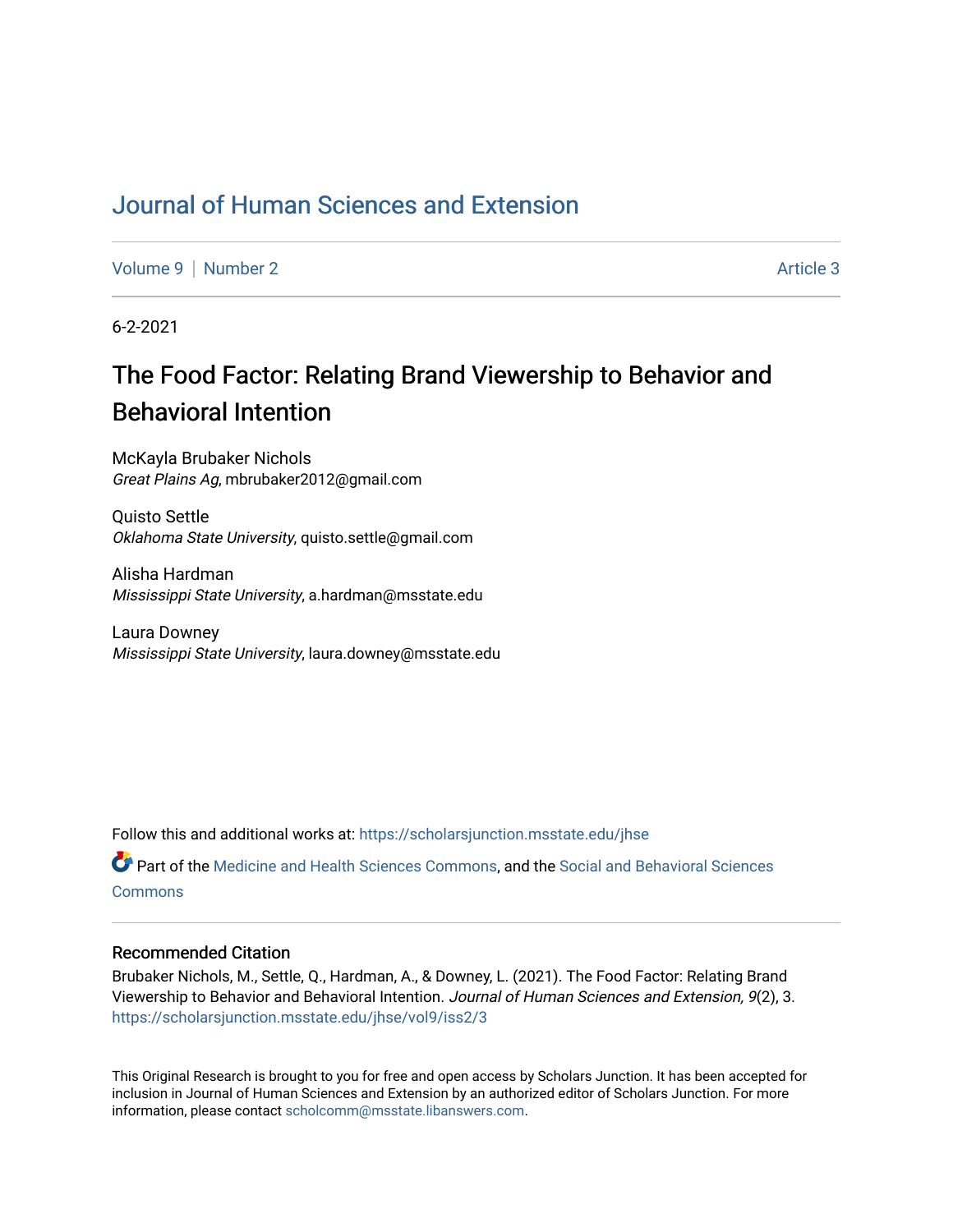# **The Food Factor: Relating Brand Viewership to Behavior and Behavioral Intention**

# **McKayla Brubaker Nichols**

*Great Plains Ag*

## **Quisto Settle**

*Oklahoma State University*

#### **Alisha Hardman Laura Downey**

*Mississippi State University*

*Mississippi residents (n = 404) were surveyed to determine how The Food Factor brand viewership impacted their behavior and behavioral intention. The Food Factor is a weekly Extension mass media program that communicates researchbased information about food, nutrition, and healthy lifestyles. A researcherdeveloped instrument was used to collect information about behavior and behavioral intent, as well as perceptions of The Food Factor using Qualtrics from a representative sample. Respondents were split into viewer and non-viewer categories. Viewers were asked about their viewing frequency and their nutritionrelated behaviors and behavioral intention to create a behavioral score. Nonviewers were also asked about their nutrition-related behaviors and behavioral intention to compare to viewers. The majority of viewers' results indicated they were casual viewers. On average, viewers had a slightly higher behavioral score than non-viewers. There was no statistically significant correlation between viewing frequency and viewers' behavioral scores. Overall, it was uncertain if the brand had meaningful effects on viewers. Recommendations include future studies on the use of branding in social marketing programs and other mass media programs in other states, and further evaluation of The Food Factor brand.* 

*Keywords*: mass media, social marketing, Extension, behavior, behavioral intent, branding

# **Introduction & Literature Review**

As Extension is facing budget cuts (Serenari et al., 2013; Struckmeyer et al., 2019), programs are increasingly expected to provide evidence of success (Gregory-North, 2015; Monaghan et al., 2013). While behavioral outcomes have been an Extension objective for many years, Extension agents have been encouraged to consider innovative strategies to promote behavioral outcomes (Argabright et al., 2012; Martin & Warner, 2016; Sanagorski, 2014).

Direct correspondence to qsettle@okstate.edu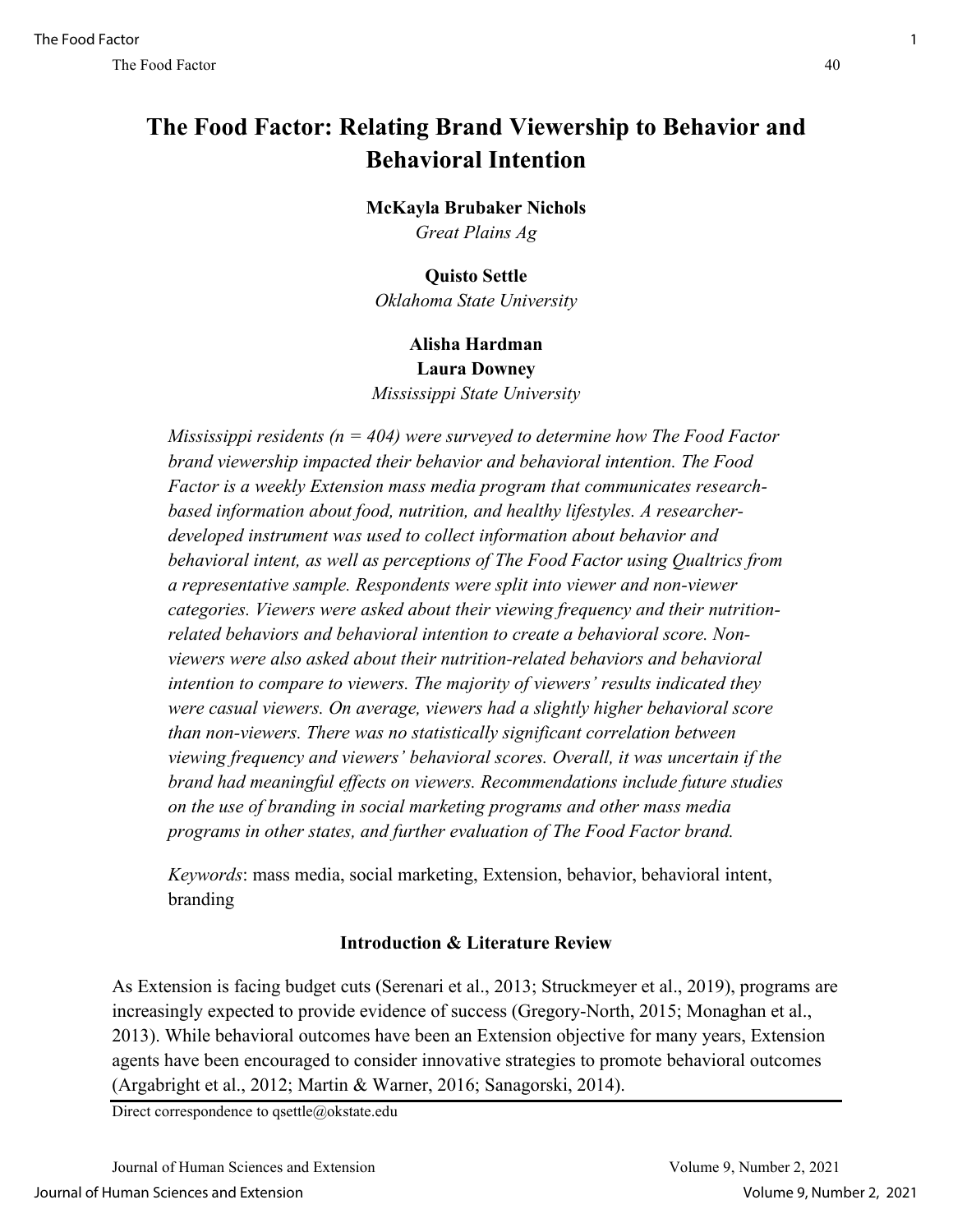### **Social Marketing**

Social marketing concepts were first discussed in the early 1970s (Kotler & Lee, 2016). Social marketing has several definitions, which creates confusion (Andreasen, 1994, 2002; Kotler & Lee, 2016; McDermott et al., 2005; Spotswood, 2010). Social Marketing Quarterly, the academic journal for social marketing, (2016) defined social marketing as

A process that uses marketing principles and techniques to change target audience behaviors to benefit society as well as the individual. This strategically oriented discipline relies on creating, communicating, delivering, and exchanging offerings that have positive values for individuals, clients, partners, and society at large (para. 1).

Social marketing has been used to address a variety of societal problems (Kotler & Lee, 2016) and has been identified as a way to address health and nutritional issues, such as obesity and other weight-related illness (Evans et al., 2010, 2015; Wood, 2015). These areas align similarly to the areas of outreach for Extension, such as agriculture and the environment, family and consumer sciences, 4-H and youth development, and governmental and business contexts.

Social marketing is a way to influence behavioral outcomes (Martin & Warner, 2016; Monaghan et al., 2013; Sanagorski, 2014; Skelly, 2005). Warner et al. (2016) said, "Social marketing is a promising approach to bringing about behavior change, yet it is underutilized in Extension programming" (p. 15).

#### **Branding**

Branding provides an opportunity to improve social marketing, but the application of branding to Extension social marketing programs is limited. Evans (2013) said, "Social marketing uses branding and other commercial marketing techniques to influence individual behaviors" (p. 172).

There is a need for further studies of branding in social marketing, specifically looking at the effects of brand attributes and associations on behavioral outcomes (Aaker, 1996; Evans, 2013; Evans & Hastings, 2008; Keller, 1998a; Leonard & Morey, 1996). Literature regarding social and health branding is limited but growing (Evans, 2013). "The *strategic* use of brands and branding in public health, based on behavioral theory, to change specific knowledge, attitudes, and health behaviors is a relatively new approach" (Evans & Hastings, 2008, p. 287). Consequently, health branding is a growing strategy in social marketing (Lefebvre, 2013), one that Extension could benefit from adopting, especially for the promotion of nutrition education (Aschemann-Witzel et al., 2012; Beall et al., 2012; Freeland-Graves & Nitzke, 2013; Grier & Bryant, 2005; Hastings, 2006; Henley et al., 2011; Herrick, 2007; Stead et al., 2013).

A brand is a "Complex, interrelated system of management decisions and consumer reactions that identifies a product (goods, services, or ideas), builds awareness of it, and creates meaning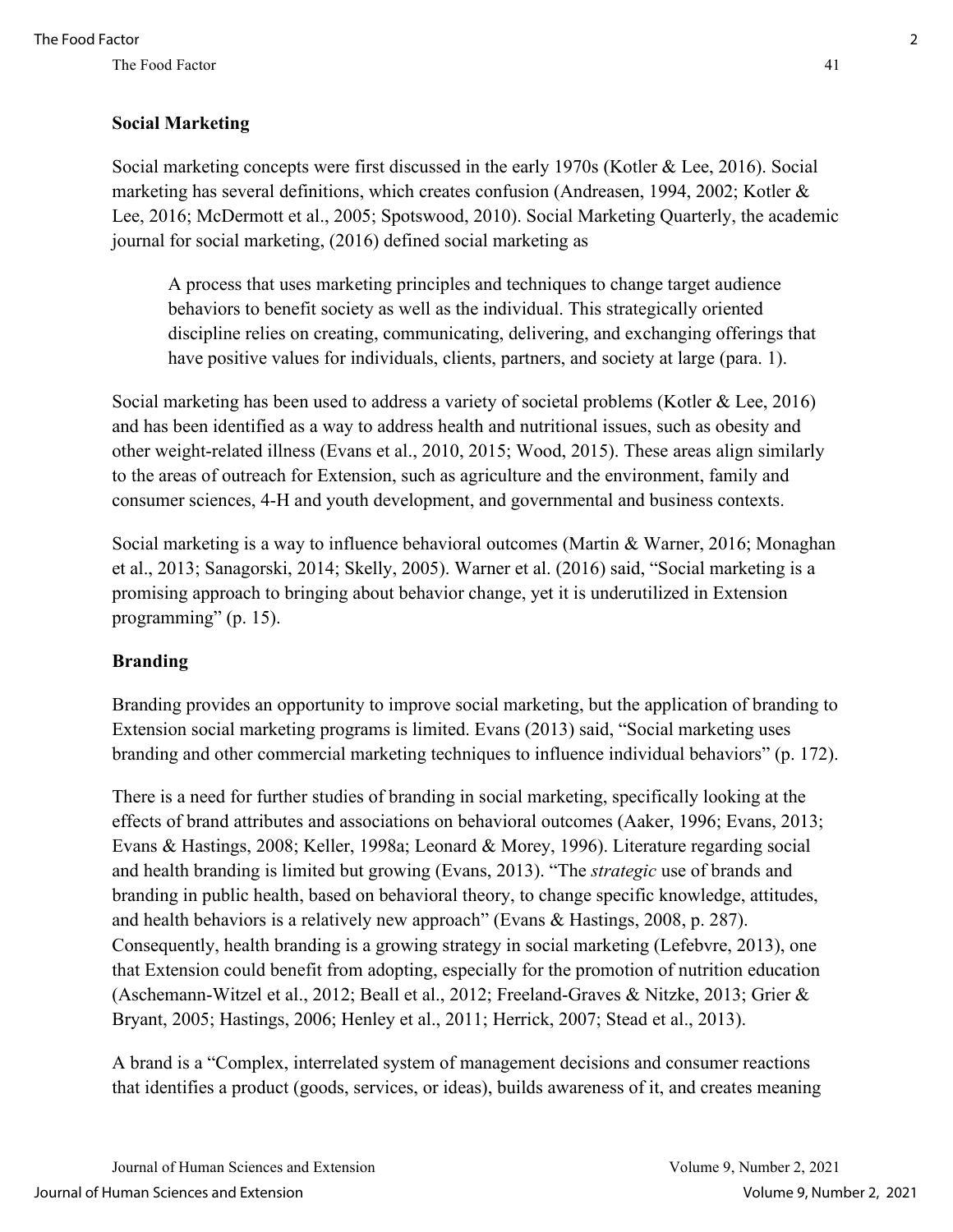for it" (Franzen & Moriarty, 2009, p. 6). The public develops favorable associations with strong brands (Keller, 1998a). There is a progression of steps a brand must take for success: First, the brand must establish its identity, then the brand needs to be recognized by the public, followed by the public choosing the brand, and the process ends with the public reaching a state of loyalty to the brand (Franzen & Moriarty, 2009).

Brands operate on a systems-based approach, including internal and external components, where individual components work together to make up the brand (de Chernatony, 2006; Franzen & Moriarty, 2009). The iceberg metaphor by de Chernatony explains the concept of internal and external branding. The smaller portion of the iceberg above water represents external branding, such as a logo or name (de Chernatony, 2006). The larger portion of the iceberg underneath the water represents internal branding, such as staff, values, or culture (de Chernatony, 2006). While external branding is often visible to the public, internal branding is not always visible to the public (Settle et al., 2016). For example, in Extension, the employees influence how the brand is interpreted by external audiences (Kimpakorn & Tocquer, 2010; Settle et al., 2016).

This study examined the external portion of *The Food Factor* brand, specifically viewership. Viewers gain increased familiarity with the brand, increasing their likelihood to choose the brand in the future if they have positive experiences with the brand. If watching *The Food Factor* improves behavioral outcomes for members of the public, they could be more likely to support Extension as the show's producer. But it is important to remember that the external portion of *The Food Factor* is shaped by the decisions of the personnel working on the show, including determining the target audience and behaviors. *The Food Factor* will be described at the end of the literature review.

#### **Branding in Extension**

Extension uses branding strategy to face the challenge of staying current with evolving media and communication approaches. Branding has been mentioned in Extension literature as early as 1998 (Maddy & Kealy, 1998; Settle et al., 2016), but this was relatively late in Extension's history, as it was founded in 1914 and branding started in the  $19<sup>th</sup>$  century. Extension's success relies on its communications that create awareness, interest, and engage the target audience (Chappell, 1990). Without a relationship with the brand of Extension, the public may not regularly use Extension, particularly if Extension is not communicating with the public effectively (Telg et al., 2007).

Several studies have looked at branding in Extension, although the application of branding concepts in Extension has been limited (Abrams et al., 2010; Settle et al., 2016). To understand the entirety of Extension's brand, internal and external branding components should be evaluated (Settle et al., 2016).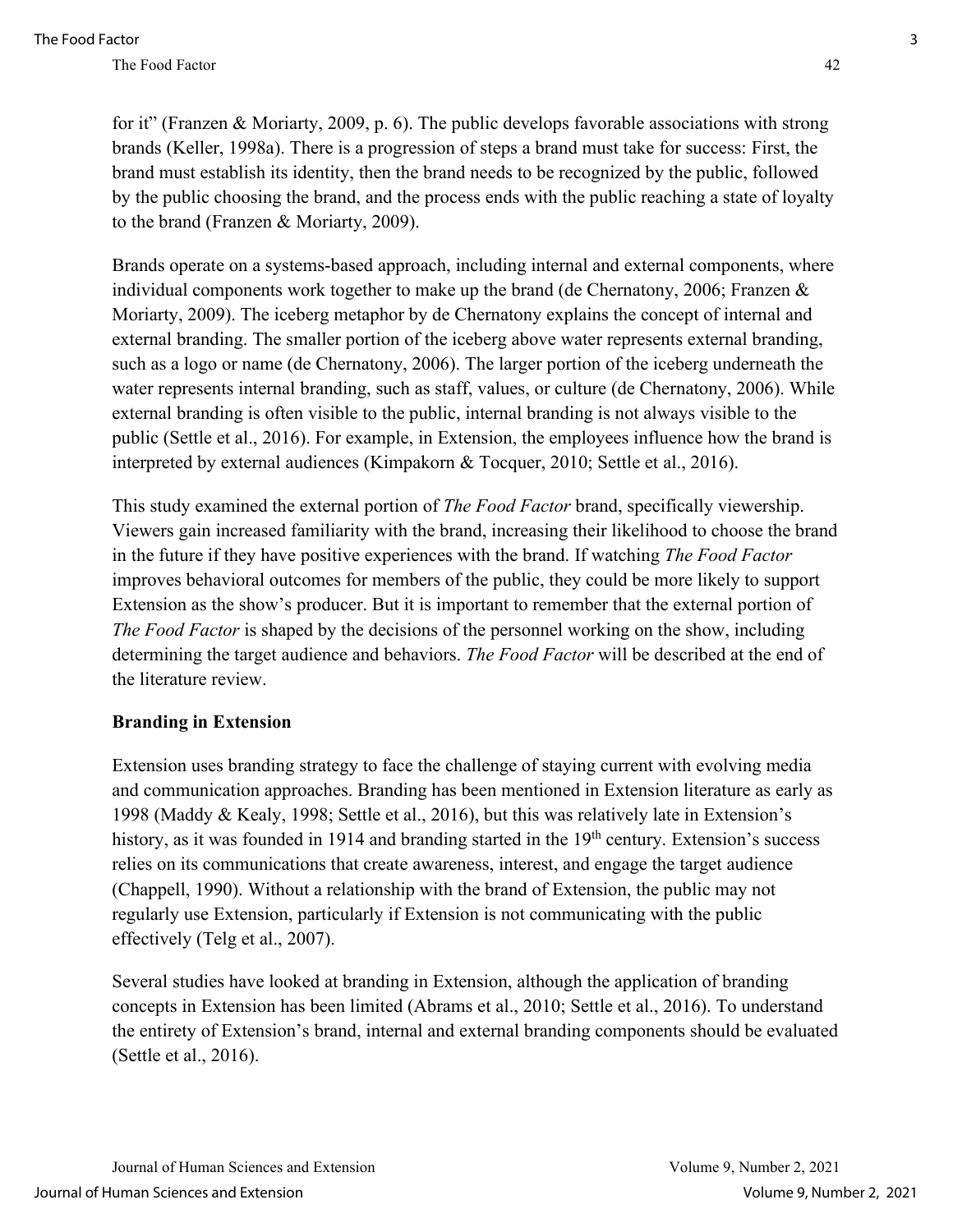Despite having a positive brand image with its users, several studies have indicated a lack of Extension brand awareness overall (Abrams et al., 2010; Copernicus Marketing, 2010; Felter, 2012; Settle et al., 2017). Extension strives to be well-known and used by the public but has been called the "Best kept secret" (DeBord, 2007, para. 1), an undesirable label when its goals are to maximize outreach to the public.

A national, 360-degree study about Extension brand value conducted in 2008 among employees, volunteers, and other stakeholders found that stakeholders agreed that brand value (visibility and marketing) of Extension needed to be improved and that few people knew about Extension and the services provided (Copernicus Marketing, 2010; Felter, 2012). Despite a lack of awareness, stakeholders and the public agreed on Extension's brand characteristics, such as Extension serving as a trustworthy source and providing current, reliable information (Felter, 2012).

Extension has been working toward a brand-building campaign to foster awareness (Mississippi State University Extension Service & Office of Agricultural Communications, 2015). To overcome lack of awareness, Mississippi State University (MSU) Extension adopted the campaign slogan, "Extending knowledge. Changing lives," which pairs a variation of the word "Extension" with the organizational purpose of promoting positive change in the lives of others by providing education. Additionally, it was recommended to maintain the brand clearly and consistently over time, as all pieces of communications need to support the brand and its missions, which includes promoting positive behavior change (Abrams et al., 2010; Alberts et al., 2004; Maddy & Kealy, 1998).

#### **Behavior Change**

The Population Communication Services developed a model for behavior change for family planning (Kincaid et al., 1997; Figure 1), but this model can be easily adapted to fit other health situations. The first stage in the Steps to Behavior Change model is Knowledge, which requires consumers to recall, understand, and identify methods or sources involved in the message. The second step is Approval, where consumers must respond favorably to the message, discuss the message with social networks, believe others approve, and finally approve of the message. The third step is Intention, where consumers must recognize that the message meets a personal need, may intend to reach out to an expert or resources for more information, and commit or intend to implement the change from the message. The fourth step is Practice, where the consumer seeks out the change, experts, or resources involved with the change and chooses a method to begin the change process. They then must practice continuance or maintenance with the change. The final step in the process is Advocacy. In this stage, the consumer experiences the benefits of the change and advocates or provides support to others and the community.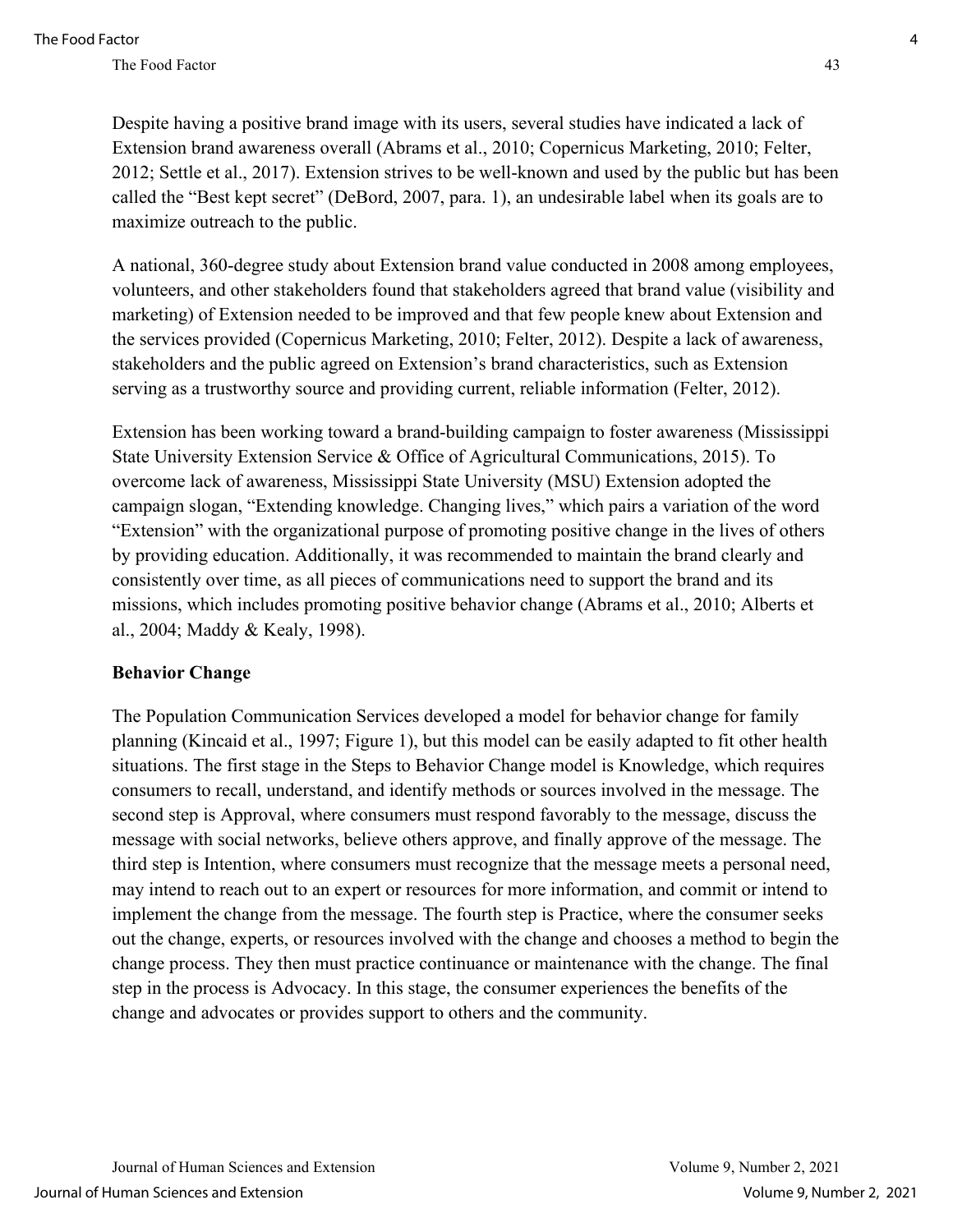

*Figure 1. The Population Communication Services' Steps to Behavior Change*

Behavioral intentions are a person's perception of the probability they will engage in a behavior (Institute of Medicine, 2002). Research indicates that people are fairly accurate in predicting their own behavior, and they can be one of the best predictors of their likelihood to follow through with the behavior (Institute of Medicine, 2002; Sheppard et al., 1988). Despite having an intent to perform a behavior, sometimes people are unable to do so due to certain barriers, such as environmental factors, a lack of skills, or ability (Institute of Medicine, 2002). For individuals who have made a strong intention to commit to the behavior and lack barriers, the likelihood that they will adopt the behavior is very high (Institute of Medicine, 2002).

Studies have identified that brand awareness is a predictor of consumer choice behavior (Axelrod, 1968; Haley & Case, 1979; Holden, 1993; Nedungadi & Hutchinson, 1985), which is operationalized as behavior change in this study. A study by Oh (2000) involving the hospitality industry found that creating strong brand awareness with potential customers increased their intent to purchase a certain lodging brand and decreased the need for customers' search behavior of other lodging options. Similarly, Kim and Kim (2016) found that higher brand awareness led to higher customer intent to purchase a brand.

In a social marketing setting, the intent to purchase would be replaced by the intent to adopt the particular behavior. Despite several studies stating that brand awareness and behavior are directly related, more evidence is needed to fully support the concept. This study specifically addresses the link between behavior and brand awareness of an Extension mass media program.

### **Television and Mass Media Programs and Interventions**

While often modest in effects (Noar, 2006), mass media outlets have been shown to affect the public's health-related behaviors (Abroms & Maibach, 2008; Bertrand et al., 2006; Noar, 2006; Randolph & Viswanath, 2004). Bertrand et al. (2006) defined mass media interventions as, "Any programs or other planned efforts that disseminate messages to produce awareness or behavior change among an intended population through channels that reach a broad audience" (p. 568). For a media-based health campaign to be successful, messages need to be well-designed and have effective reach and frequency to reach the target audience (Abroms & Maibach, 2008).

Challenges that health-related mass media social marketing campaigns face are the presence of unhealthy messages in the same media environments, as well as health campaigns using too much jargon and focusing on treatment instead of prevention (Marshall-Chester, 1990). However, mass media still presents an opportunity for health promotion (Marshall-Chester,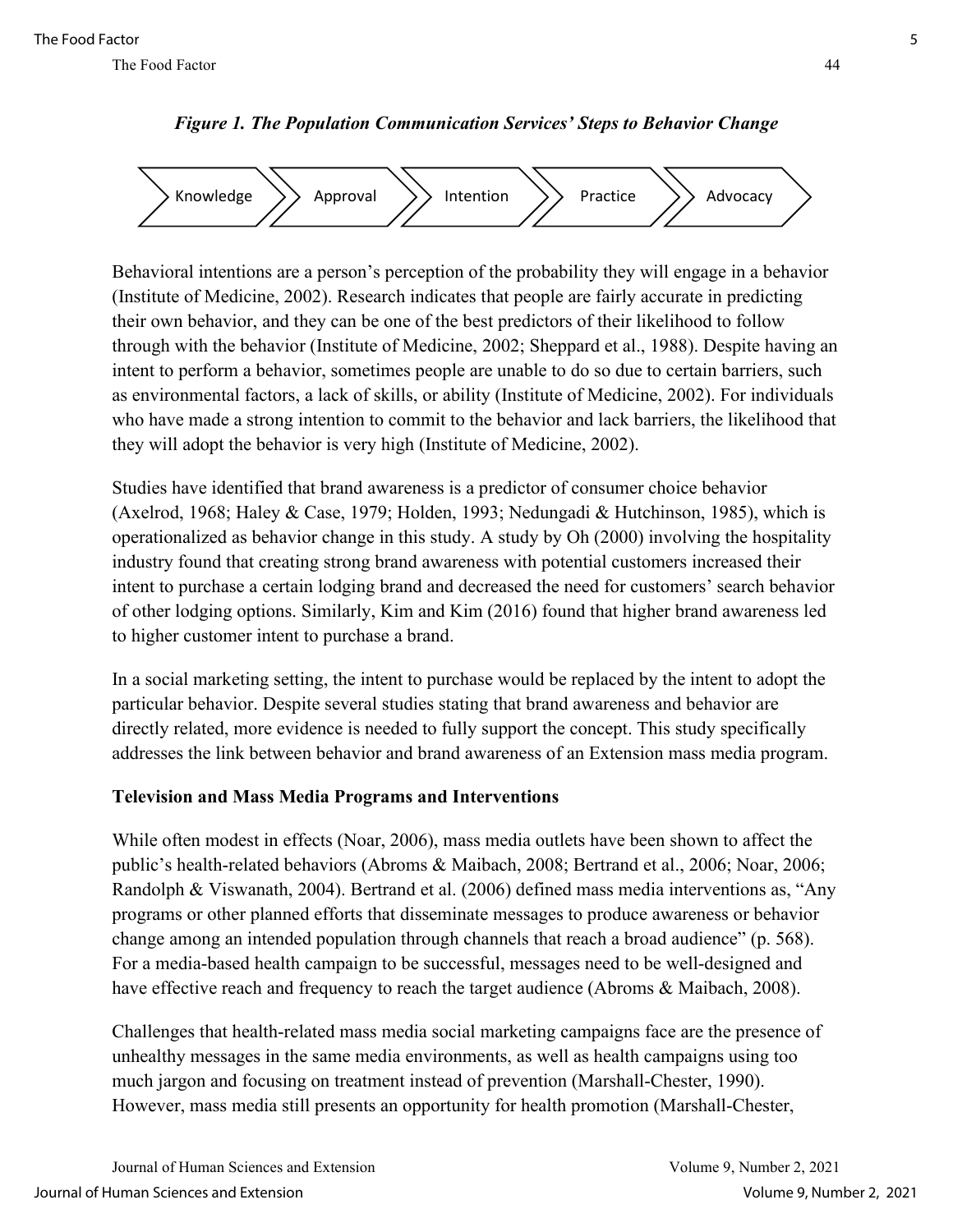### **Extension Mass Media Programs**

With Extension needing to broaden its reach, mass media channels can meet this need by broadening Extension's reach beyond those accessing traditional Extension programming (Boone et al., 2007; Woodson et al., 2008). "Mass media offers effective channels for communicating agricultural messages, which can increase knowledge and influence behavior of audience members" (Nazari et al., 2011, p. 931).

While mass media outlets offer the ability to reach broader audiences, traditional means of mass communication, such as television, have had mixed results in Extension. Boone et al. (2007) found that television was not a strong media preference for Extension users, though the authors reported mass media might be an effective way to reach non-Extension users. Telg et al. (2007) found that Extension agents in Florida were not in favor of mass media, but Fett et al. (1995) found more people were only exposed to Extension through mass media in a Wisconsin county. More research is needed on the use and effectiveness of mass media programs in Extension.

*The Food Factor* is a weekly 90-second television program that focuses on promoting nutritionand health-related behaviors. The show's content includes sharing information about making recipes healthier, choosing healthier foods, and occasionally exercise-related information. MSU Extension produces the program through its Office of Agricultural Communications (Mississippi State University Extension Service, 2016a, 2016b). The program began in 2014 and aired on five television stations in the state at the time of data collection. It is worth noting that affiliates often remove the introduction that includes MSU Extension branding. Additionally, the program is included in the weekly *Farmweek*, which airs on the state's PBS affiliate and RFD-TV. Both *The Food Factor* and *Farmweek* are also available on YouTube and have a social media presence on Facebook, Twitter, and Pinterest.

There is not enough research about the use of branding in Extension's mass media programming to make meaningful conclusions about the effects on the program's impacts. The situation becomes more complicated with the addition of web-based mass media, which *The Food Factor* utilized, in addition to television broadcasts.

#### **Purpose and Research Objectives**

Innovative strategies can be beneficial for Extension in an era of budget cuts. Social marketing through mass media communication offers an innovative and underexplored approach in Extension. Proper branding of mass media programming could improve the public's knowledge of social marketing programs in Extension, potentially leading to changes in behavior. The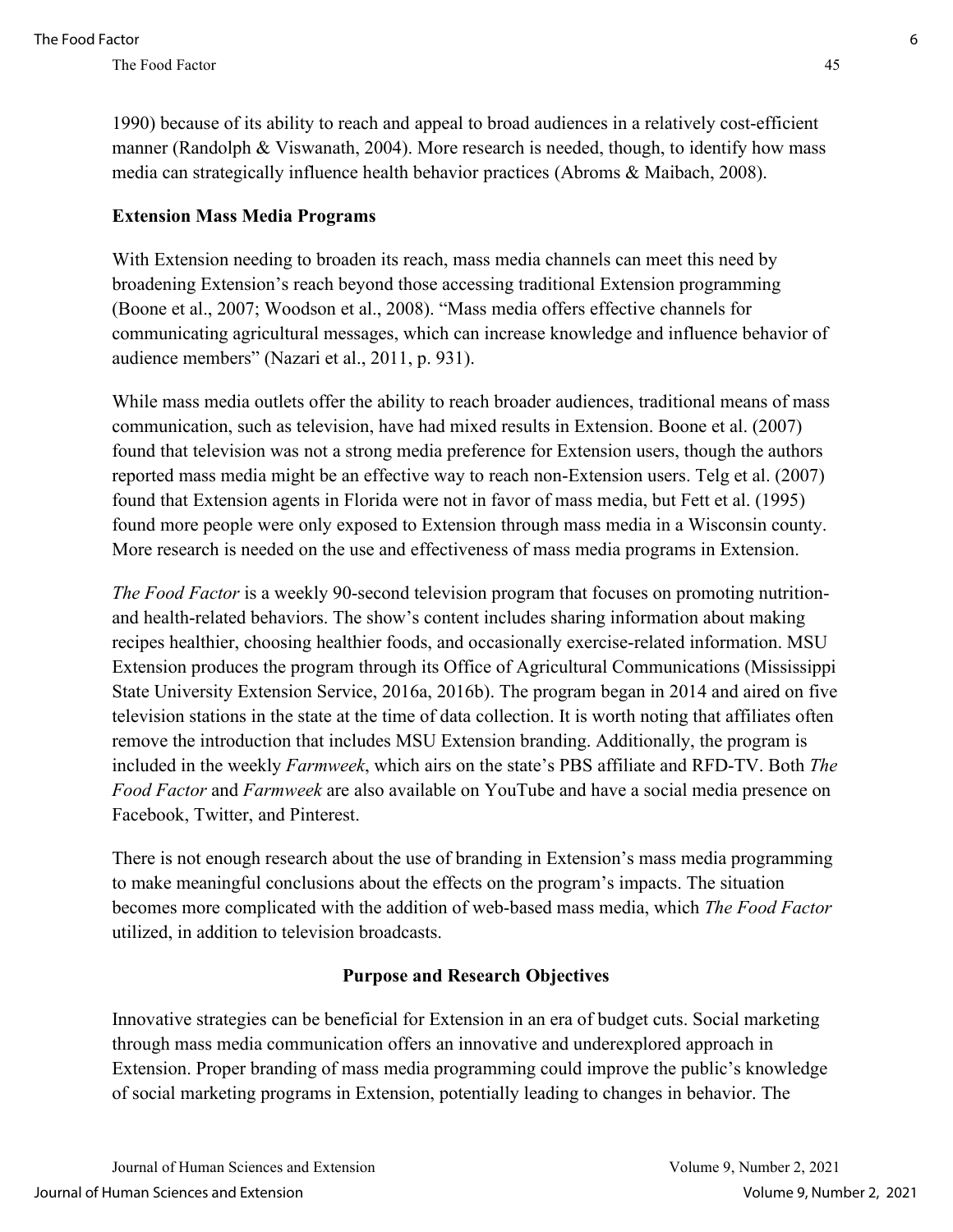purpose of this study was to determine if brand viewership relates to behavior and behavioral intention. The research objectives guiding the study were the following:

- 1. Determine the viewing frequency for *The Food Factor,*
- 2. Describe and compare non-viewers' and viewers' behavior and behavioral intent related to *The Food Factor* content, and
- 3. Describe the relationship between viewing frequency and viewers' behavior and behavioral intentions.

### **Methods**

This study consisted of a survey using an online panel of respondents through Qualtrics®. This paper reports on data collected as part of a larger instrument used to evaluate *The Food Factor*. The sections of the instrument included in this paper were respondents' viewing frequency of *The Food Factor* and respondents' behavior and behavioral intent related to *The Food Factor*. While not included in this paper, the instrument also included food-purchasing and preparation behaviors and perceptions, perceptions of *The Food Factor*, perceptions of a *The Food Factor* episode, perceptions of MSU Extension, and respondent demographics. Two articles from this data collection have been published on perceptions of *The Food Factor* (Brubaker et al., 2017) and perceptions of MSU Extension (Settle et al., 2019).

The population for the study was residents of Mississippi, of which there are 2.9 million people. Non-probability quota sampling was used to ensure respondents from the online panel were representative of the state's population based on the 2010 U.S. Census based on sex, race, and Hispanic/Latino status. The total number of respondents was 404. Frequencies were calculated to describe the demographic characteristics (e.g., race, income level, household size, etc.) of the sample. All recruitment of respondents was done by Qualtrics. After receiving the initial invitation, prospective respondents will usually receive one or two reminders to take the survey before it closes (J. Matson, personal communication, February 9, 2021).

To help ensure face and content validity, the instrument was reviewed by a panel including the director of MSU Office of Agricultural Communications, two evaluation specialists, and *The Food Factor* Media Relations Manager. They reviewed the instrument for clarity and to ensure the questions were appropriate for evaluating *The Food Factor*. To further improve validity, two cognitive interviews were also conducted to ensure the instrument's clarity and that interviewees' interpretations of the questions reflected the intended nature of the questions (Dillman et al., 2014).

Viewership was assessed by asking if respondents were aware of the show and, if so, how often they viewed the show, which could be on TV or online, and when was the last time they viewed the show. For objective 1, viewing frequency was analyzed through frequency counts. Behavior and behavioral intent were assessed by asking respondents if they engaged in a behavior from a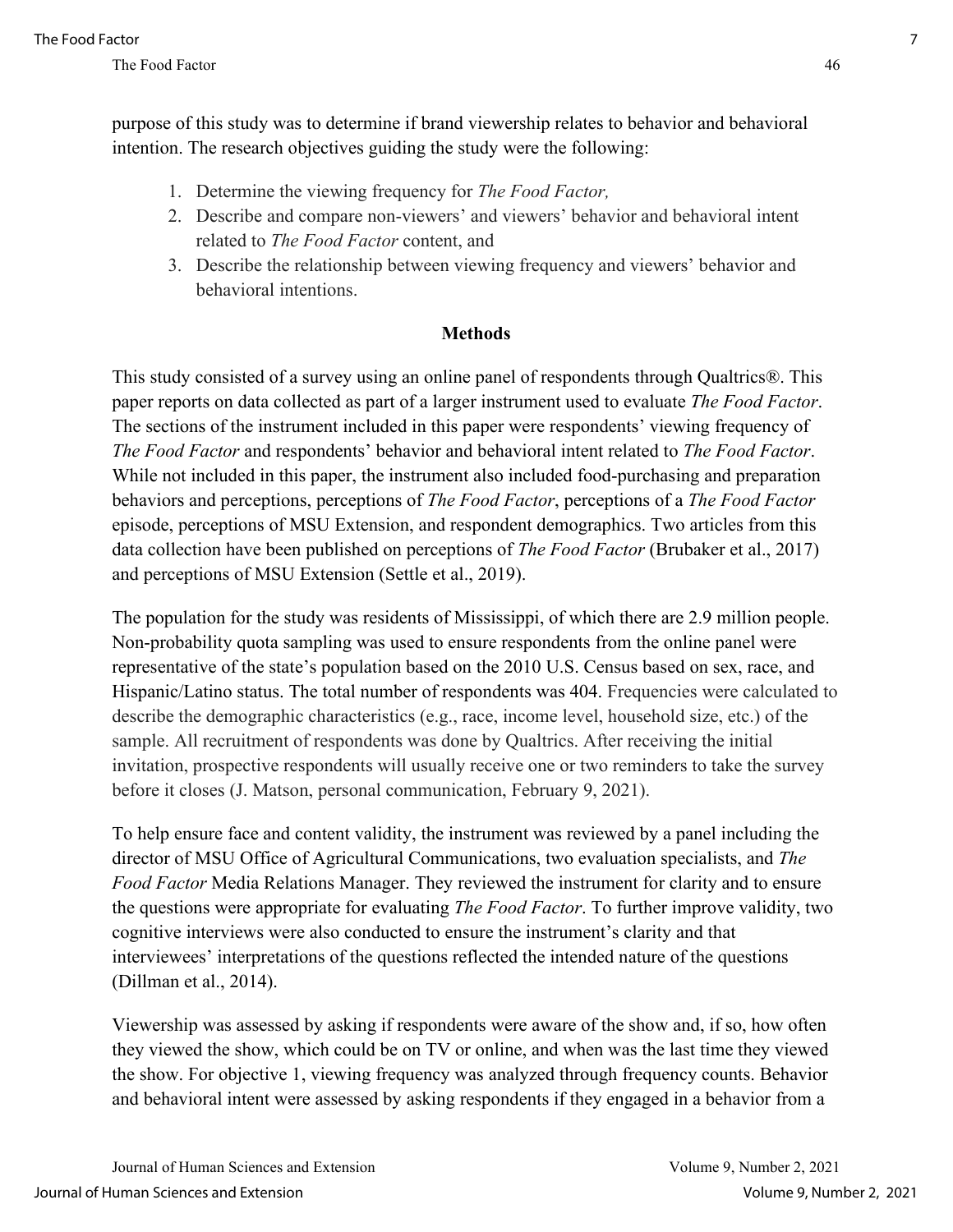list of 20 behavior items related to the show's content, which are detailed in the results. If they did not engage in the behavior, they were asked if they intended to. A behavioral score was created by counting the number of behaviors in which respondents either engaged or intended to engage. The two items were combined for analysis because engaging in the behavior and intending to engage in the behavior would both be positive outcomes, and separating them would unnecessarily complicate analysis. Cronbach's alpha to assess reliability for the behavior score was above .9 for viewers and non-viewers. For objective 2, the behavioral scores of viewers were compared to non-viewers with an independent samples *t*-test. Objective 3 assessed the relationship between viewing frequency and behavioral intent score using Kendall's Tau.

#### **Results**

The two most represented racial groups in the study were White (*n* = 241, 59.7%) and Black or African American (*n* = 156, 38.9%; Table 1). As shown in Table 2, the most common response for income level was  $$21,000$  to  $$39,000$  ( $n = 120, 29.7%$ ), which includes the median income for the state at \$39,665 (United States Census Bureau, 2015). In Mississippi, the poverty level for a family of four was \$23,834 in 2014 (Center for American Progress, 2017). The majority of households had two  $(n = 112, 27.7\%)$  to three  $(n = 99, 24.5\%)$  members. The most frequent responses for number of children in the household were no children under the age of 18 (*n* = 223, 55.2%) and one child in the household  $(n = 112, 24.3\%)$ . When asked about their role/relationship in the household, the most common response was wife  $(n = 114, 28.2\%)$ , followed by mother ( $n = 88, 21.8\%$ ).

|                                      | <b>Percent of Survey</b> | <b>Percent of Mississippi Population</b> |
|--------------------------------------|--------------------------|------------------------------------------|
| Race                                 | <b>Respondents</b>       | Reported in 2010 U.S. Census             |
| White                                | 59.7                     | 59.1                                     |
| <b>Black or African American</b>     | 38.9                     | 37.0                                     |
| American Indian or Alaska Native     | 0.7                      | 0.5                                      |
| Asian                                | 0.2                      | 0.9                                      |
| Native Hawaiian and Pacific Islander |                          | $\leq 0.1$                               |
| Other $(2 + \text{races})$           | 0.5                      | 1.1                                      |
| Hispanic or Latino Origin            | 2.2                      | 2.7                                      |

*Table 1. Demographic Comparisons between Survey Respondents and the Mississippi Population*

*Note.* The Mississippi population was based on 2010 U.S. Census Bureau results (United States Census Bureau, 2015). Native Hawaiian and Pacific Islanders had a negligible population of less than 0.1%.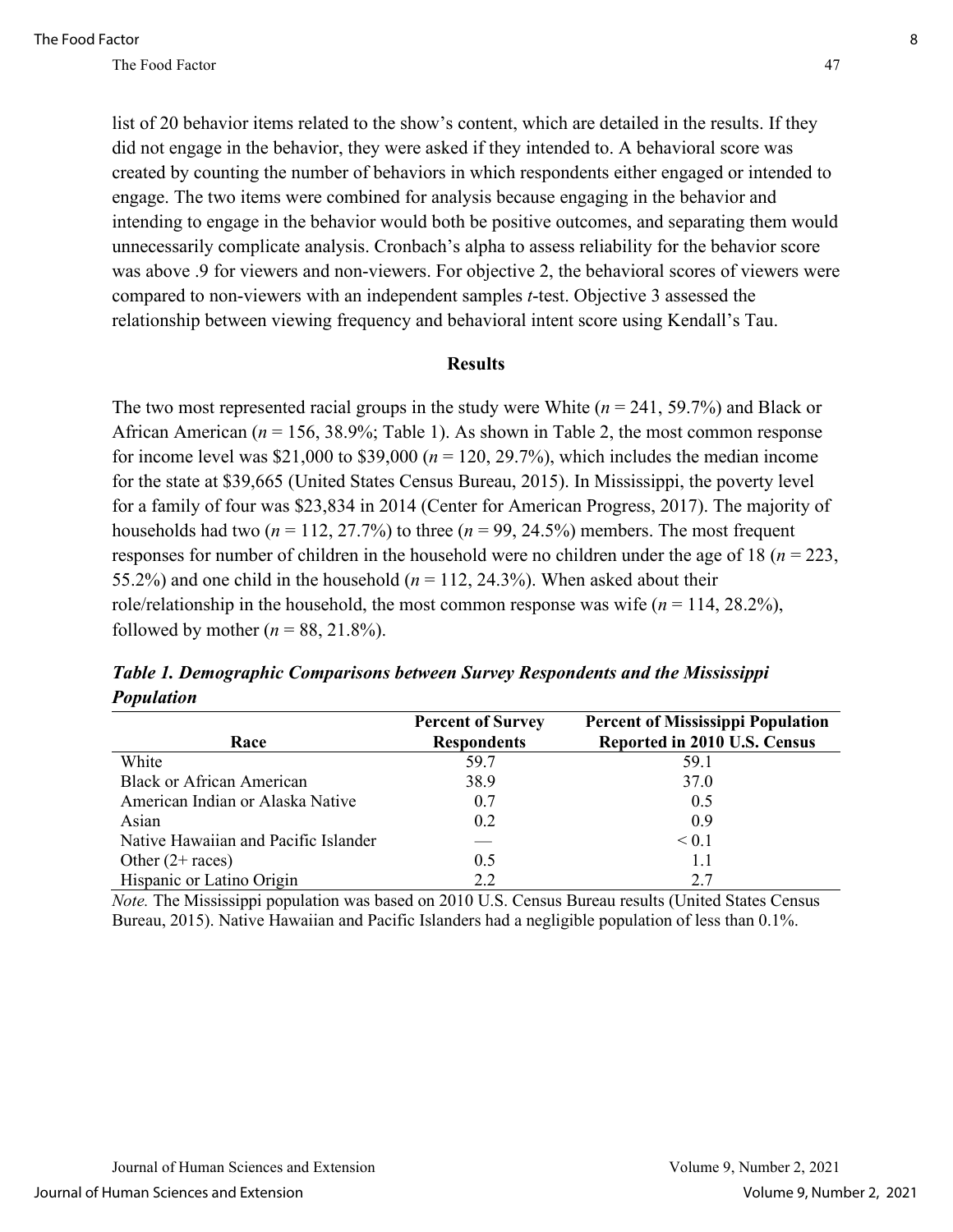## *Table 2. Household Demographics*

| Characteristic                             | $\boldsymbol{n}$ | Percent |  |
|--------------------------------------------|------------------|---------|--|
| Income                                     |                  |         |  |
| Less than \$20,000                         | 110              | 27.2    |  |
| \$21,000-39,000                            | 120              | 29.7    |  |
| \$40,000-59,000                            | 67               | 16.6    |  |
| \$60,000-79,000                            | 56               | 13.9    |  |
| \$80,000+                                  | 51               | 12.6    |  |
| Number of People in Household              |                  |         |  |
| 1                                          | 73               | 18.1    |  |
| $\overline{2}$                             | 112              | 27.7    |  |
| $\overline{3}$                             | 99               | 24.5    |  |
| $\overline{4}$                             | 68               | 16.8    |  |
| 5                                          | 28               | 6.9     |  |
| 6                                          | 16               | 4.0     |  |
| $\overline{7}$                             | $\overline{4}$   | 1.0     |  |
| 8                                          | $\overline{4}$   | 1.0     |  |
| Number of Children in Household (Under 18) |                  |         |  |
| $\boldsymbol{0}$                           | 223              | 55.2    |  |
| $\mathbf{1}$                               | 98               | 24.3    |  |
| $\overline{2}$                             | 55               | 13.6    |  |
| $\overline{3}$                             | 14               | 3.5     |  |
| $\overline{4}$                             | 9                | 2.2     |  |
| 5                                          | $\overline{2}$   | 0.5     |  |
| 6                                          | $\overline{3}$   | 0.7     |  |
| Role/Relationship in the Household         |                  |         |  |
| Wife                                       | 114              | 28.2    |  |
| Mother                                     | 88               | 21.8    |  |
| Husband                                    | 75               | 18.6    |  |
| Father                                     | 73               | 18.1    |  |
| None of the above                          | 64               | 15.8    |  |
| Child                                      | 51               | 12.6    |  |
| Other relative                             | 27               | 6.7     |  |
| Boyfriend                                  | 21               | 5.2     |  |
| Girlfriend                                 | 20               | 5.0     |  |
| Grandparent                                | 17               | 4.2     |  |

The Food Factor 48

#### **To Determine the Viewing Frequency for** *The Food Factor*

Respondents were mostly unaware of *The Food Factor* (*n* = 319, 79%). Only 85 (21%) respondents were previously aware of *The Food Factor.* Viewers indicated that they watch *The Food Factor* less than once per month ( $n = 47, 55.3\%$ ), followed by at least once a month ( $n =$ 20, 23.5%), 2-3 times per month (*n* = 13, 15.3%), and every week (*n* = 5, 5.9%). The last time viewers identified watching *The Food Factor* varied widely, with 27.1% of viewers watching within the past week ( $n = 23$ ), and 24.7% of viewers watching within the past two years ( $n = 21$ ). The next most common responses were within the past month  $(n = 16, 18.8\%)$  and within the past year ( $n = 10, 11.8\%$ ).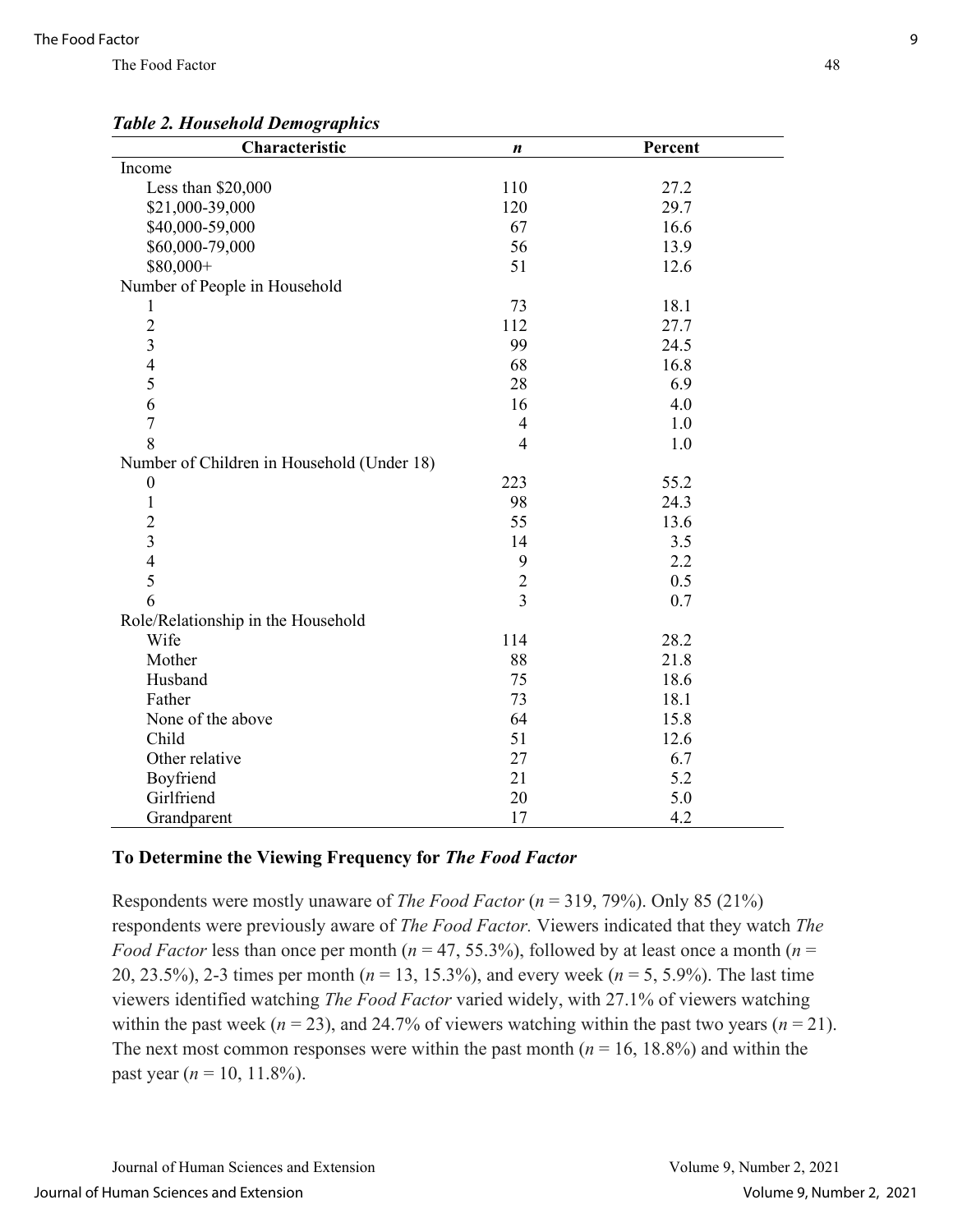## **To Describe and Compare Non-Viewers' and Viewers' Behavior and Behavioral Intent Related to** *The Food Factor* **Content**

For Objective 2, the behavioral composite scores were used to run an independent samples *t*-test to compare viewers' and non-viewers' implementation of content related to *The Food Factor*. The items are presented in Table 3. On average, viewers  $(M = 17.59, SD = 4.22)$  were completing one additional behavior compared to non-viewers  $(M = 16.47, SD = 4.77)$ . An independent samples *t*-test was conducted to compare non-viewers' and viewers' behavioral composite scores. This test was found to be statistically significant, *t*(402) = 1.987, *p* = .048. The effect size for this analysis was small  $(d = .250)$  using Cohen's (1988) conventions (as cited in Field, 2013).

*Table 3. List of Behaviors Viewers and Non-Viewers Were Asked If They Engaged In or Intended to Engage In*

| In the past 3 months, have you implemented any of the following           |                |                    |  |  |
|---------------------------------------------------------------------------|----------------|--------------------|--|--|
| into your lifestyle?                                                      | <b>Viewers</b> | <b>Non-Viewers</b> |  |  |
| Set goals for a healthier lifestyle (food choices, exercise, etc.)        |                |                    |  |  |
| Yes, I have done this                                                     | 52.9           | 51.0               |  |  |
| No, I have not done this, but I plan to start in the next 3 months        | 38.8           | 36.4               |  |  |
| No, I have not done this and do not plan to start in the next 3<br>months | 8.2            | 12.5               |  |  |
| Reduced or eliminated unhealthy behaviors                                 |                |                    |  |  |
| Yes, I have done this                                                     | 58.8           | 44.5               |  |  |
| No, I have not done this, but I plan to start in the next 3 months        | 32.9           | 36.1               |  |  |
| No, I have not done this and do not plan to start in the next 3<br>months | 8.2            | 19.4               |  |  |
| Cooked more meals at home, rather than eating out                         |                |                    |  |  |
| Yes, I have done this                                                     | 71.8           | 71.8               |  |  |
| No, I have not done this, but I plan to start in the next 3 months        | 20.0           | 19.7               |  |  |
| No, I have not done this and do not plan to start in the next 3<br>months | 8.2            | 8.5                |  |  |
| Eaten meals together as a family                                          |                |                    |  |  |
| Yes, I have done this                                                     | 60.0           | 70.2               |  |  |
| No, I have not done this, but I plan to start in the next 3 months        | 27.1           | 18.2               |  |  |
| No, I have not done this and do not plan to start in the next 3<br>months | 12.9           | 11.6               |  |  |
| Eaten more fruits and vegetables                                          |                |                    |  |  |
| Yes, I have done this                                                     | 62.4           | 65.2               |  |  |
| No, I have not done this, but I plan to start in the next 3 months        | 25.9           | 27.0               |  |  |
| No, I have not done this and do not plan to start in the next 3<br>months | 11.8           | 7.8                |  |  |
| Eaten less fried foods                                                    |                |                    |  |  |
| Yes, I have done this                                                     | 57.6           | 63.0               |  |  |
| No, I have not done this, but I plan to start in the next 3 months        | 31.8           | 22.6               |  |  |
| No, I have not done this and do not plan to start in the next 3<br>months | 10.6           | 14.4               |  |  |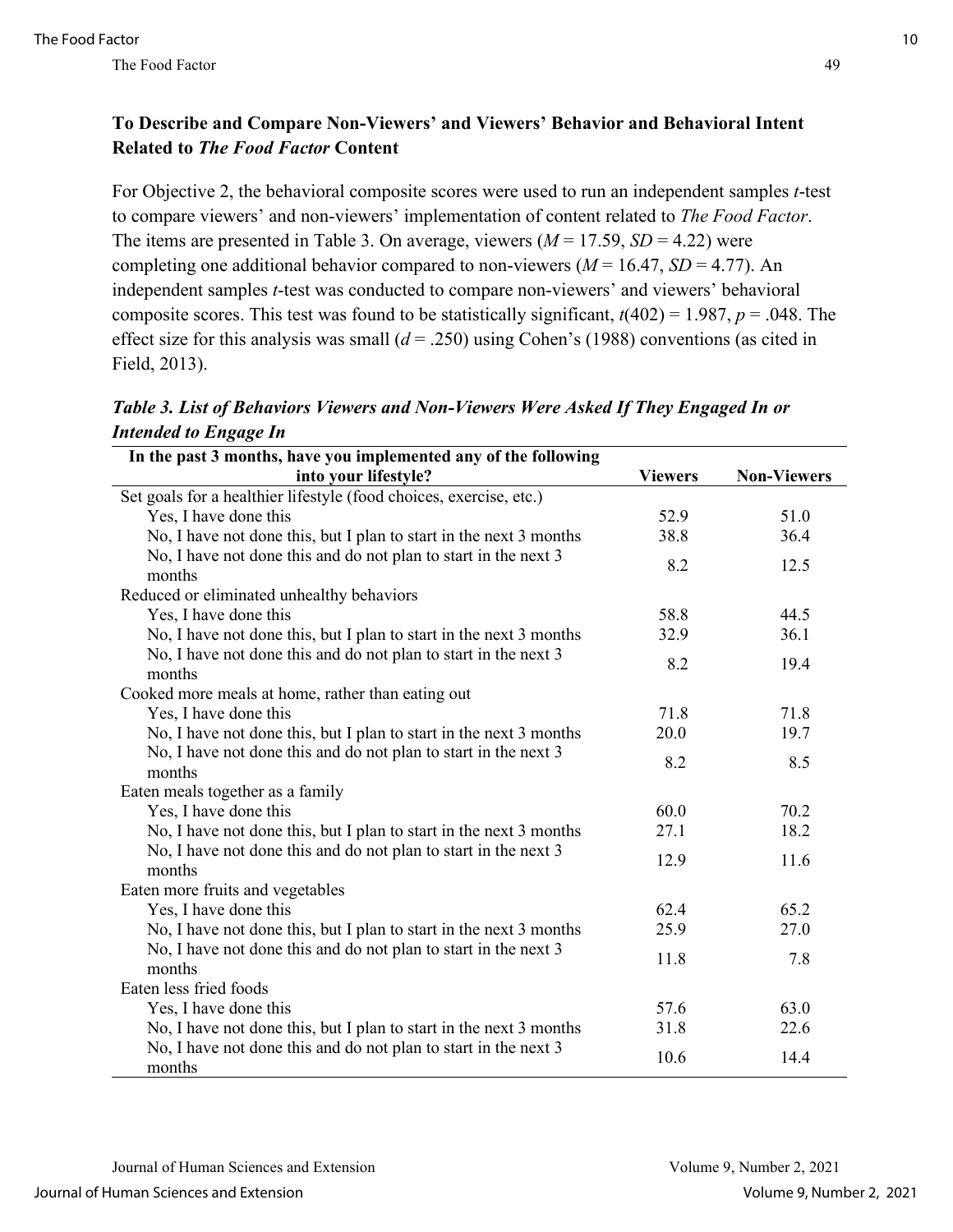| into your lifestyle?<br><b>Viewers</b><br><b>Non-Viewers</b><br>Used healthier cooking methods, like baking or grilling instead of<br>frying<br>Yes, I have done this<br>57.6<br>66.5<br>No, I have not done this, but I plan to start in the next 3 months<br>31.8<br>20.4<br>No, I have not done this and do not plan to start in the next 3<br>10.6<br>13.2<br>months<br>Reduced salt or sodium in the foods you eat<br>Yes, I have done this<br>49.4<br>50.8<br>No, I have not done this, but I plan to start in the next 3 months<br>40.0<br>29.5<br>No, I have not done this and do not plan to start in the next 3<br>10.6<br>19.7<br>months<br>Reduced sugar or other sweeteners in the foods you eat or drink<br>Yes, I have done this<br>57.6<br>52.4<br>32.9<br>No, I have not done this, but I plan to start in the next 3 months<br>28.5<br>No, I have not done this and do not plan to start in the next 3<br>9.4<br>19.1<br>months<br>Made more economical food choices when shopping<br>61.2<br>63.3<br>Yes, I have done this<br>No, I have not done this, but I plan to start in the next 3 months<br>29.4<br>24.8<br>No, I have not done this and do not plan to start in the next 3<br>9.4<br>11.9<br>months<br>Made healthier food choices when shopping<br>Yes, I have done this<br>62.4<br>64.9<br>25.9<br>No, I have not done this, but I plan to start in the next 3 months<br>19.4<br>No, I have not done this and do not plan to start in the next 3<br>11.8<br>11.3<br>months<br>Chosen healthier food options when eating out<br>Yes, I have done this<br>63.5<br>53.9<br>No, I have not done this, but I plan to start in the next 3 months<br>23.5<br>28.5<br>No, I have not done this and do not plan to start in the next 3<br>12.9<br>17.6<br>months |
|---------------------------------------------------------------------------------------------------------------------------------------------------------------------------------------------------------------------------------------------------------------------------------------------------------------------------------------------------------------------------------------------------------------------------------------------------------------------------------------------------------------------------------------------------------------------------------------------------------------------------------------------------------------------------------------------------------------------------------------------------------------------------------------------------------------------------------------------------------------------------------------------------------------------------------------------------------------------------------------------------------------------------------------------------------------------------------------------------------------------------------------------------------------------------------------------------------------------------------------------------------------------------------------------------------------------------------------------------------------------------------------------------------------------------------------------------------------------------------------------------------------------------------------------------------------------------------------------------------------------------------------------------------------------------------------------------------------------------------------------------------------------------------------|
|                                                                                                                                                                                                                                                                                                                                                                                                                                                                                                                                                                                                                                                                                                                                                                                                                                                                                                                                                                                                                                                                                                                                                                                                                                                                                                                                                                                                                                                                                                                                                                                                                                                                                                                                                                                       |
|                                                                                                                                                                                                                                                                                                                                                                                                                                                                                                                                                                                                                                                                                                                                                                                                                                                                                                                                                                                                                                                                                                                                                                                                                                                                                                                                                                                                                                                                                                                                                                                                                                                                                                                                                                                       |
|                                                                                                                                                                                                                                                                                                                                                                                                                                                                                                                                                                                                                                                                                                                                                                                                                                                                                                                                                                                                                                                                                                                                                                                                                                                                                                                                                                                                                                                                                                                                                                                                                                                                                                                                                                                       |
|                                                                                                                                                                                                                                                                                                                                                                                                                                                                                                                                                                                                                                                                                                                                                                                                                                                                                                                                                                                                                                                                                                                                                                                                                                                                                                                                                                                                                                                                                                                                                                                                                                                                                                                                                                                       |
|                                                                                                                                                                                                                                                                                                                                                                                                                                                                                                                                                                                                                                                                                                                                                                                                                                                                                                                                                                                                                                                                                                                                                                                                                                                                                                                                                                                                                                                                                                                                                                                                                                                                                                                                                                                       |
|                                                                                                                                                                                                                                                                                                                                                                                                                                                                                                                                                                                                                                                                                                                                                                                                                                                                                                                                                                                                                                                                                                                                                                                                                                                                                                                                                                                                                                                                                                                                                                                                                                                                                                                                                                                       |
|                                                                                                                                                                                                                                                                                                                                                                                                                                                                                                                                                                                                                                                                                                                                                                                                                                                                                                                                                                                                                                                                                                                                                                                                                                                                                                                                                                                                                                                                                                                                                                                                                                                                                                                                                                                       |
|                                                                                                                                                                                                                                                                                                                                                                                                                                                                                                                                                                                                                                                                                                                                                                                                                                                                                                                                                                                                                                                                                                                                                                                                                                                                                                                                                                                                                                                                                                                                                                                                                                                                                                                                                                                       |
|                                                                                                                                                                                                                                                                                                                                                                                                                                                                                                                                                                                                                                                                                                                                                                                                                                                                                                                                                                                                                                                                                                                                                                                                                                                                                                                                                                                                                                                                                                                                                                                                                                                                                                                                                                                       |
|                                                                                                                                                                                                                                                                                                                                                                                                                                                                                                                                                                                                                                                                                                                                                                                                                                                                                                                                                                                                                                                                                                                                                                                                                                                                                                                                                                                                                                                                                                                                                                                                                                                                                                                                                                                       |
|                                                                                                                                                                                                                                                                                                                                                                                                                                                                                                                                                                                                                                                                                                                                                                                                                                                                                                                                                                                                                                                                                                                                                                                                                                                                                                                                                                                                                                                                                                                                                                                                                                                                                                                                                                                       |
|                                                                                                                                                                                                                                                                                                                                                                                                                                                                                                                                                                                                                                                                                                                                                                                                                                                                                                                                                                                                                                                                                                                                                                                                                                                                                                                                                                                                                                                                                                                                                                                                                                                                                                                                                                                       |
|                                                                                                                                                                                                                                                                                                                                                                                                                                                                                                                                                                                                                                                                                                                                                                                                                                                                                                                                                                                                                                                                                                                                                                                                                                                                                                                                                                                                                                                                                                                                                                                                                                                                                                                                                                                       |
|                                                                                                                                                                                                                                                                                                                                                                                                                                                                                                                                                                                                                                                                                                                                                                                                                                                                                                                                                                                                                                                                                                                                                                                                                                                                                                                                                                                                                                                                                                                                                                                                                                                                                                                                                                                       |
|                                                                                                                                                                                                                                                                                                                                                                                                                                                                                                                                                                                                                                                                                                                                                                                                                                                                                                                                                                                                                                                                                                                                                                                                                                                                                                                                                                                                                                                                                                                                                                                                                                                                                                                                                                                       |
|                                                                                                                                                                                                                                                                                                                                                                                                                                                                                                                                                                                                                                                                                                                                                                                                                                                                                                                                                                                                                                                                                                                                                                                                                                                                                                                                                                                                                                                                                                                                                                                                                                                                                                                                                                                       |
|                                                                                                                                                                                                                                                                                                                                                                                                                                                                                                                                                                                                                                                                                                                                                                                                                                                                                                                                                                                                                                                                                                                                                                                                                                                                                                                                                                                                                                                                                                                                                                                                                                                                                                                                                                                       |
|                                                                                                                                                                                                                                                                                                                                                                                                                                                                                                                                                                                                                                                                                                                                                                                                                                                                                                                                                                                                                                                                                                                                                                                                                                                                                                                                                                                                                                                                                                                                                                                                                                                                                                                                                                                       |
|                                                                                                                                                                                                                                                                                                                                                                                                                                                                                                                                                                                                                                                                                                                                                                                                                                                                                                                                                                                                                                                                                                                                                                                                                                                                                                                                                                                                                                                                                                                                                                                                                                                                                                                                                                                       |
|                                                                                                                                                                                                                                                                                                                                                                                                                                                                                                                                                                                                                                                                                                                                                                                                                                                                                                                                                                                                                                                                                                                                                                                                                                                                                                                                                                                                                                                                                                                                                                                                                                                                                                                                                                                       |
|                                                                                                                                                                                                                                                                                                                                                                                                                                                                                                                                                                                                                                                                                                                                                                                                                                                                                                                                                                                                                                                                                                                                                                                                                                                                                                                                                                                                                                                                                                                                                                                                                                                                                                                                                                                       |
|                                                                                                                                                                                                                                                                                                                                                                                                                                                                                                                                                                                                                                                                                                                                                                                                                                                                                                                                                                                                                                                                                                                                                                                                                                                                                                                                                                                                                                                                                                                                                                                                                                                                                                                                                                                       |
|                                                                                                                                                                                                                                                                                                                                                                                                                                                                                                                                                                                                                                                                                                                                                                                                                                                                                                                                                                                                                                                                                                                                                                                                                                                                                                                                                                                                                                                                                                                                                                                                                                                                                                                                                                                       |
|                                                                                                                                                                                                                                                                                                                                                                                                                                                                                                                                                                                                                                                                                                                                                                                                                                                                                                                                                                                                                                                                                                                                                                                                                                                                                                                                                                                                                                                                                                                                                                                                                                                                                                                                                                                       |
|                                                                                                                                                                                                                                                                                                                                                                                                                                                                                                                                                                                                                                                                                                                                                                                                                                                                                                                                                                                                                                                                                                                                                                                                                                                                                                                                                                                                                                                                                                                                                                                                                                                                                                                                                                                       |
|                                                                                                                                                                                                                                                                                                                                                                                                                                                                                                                                                                                                                                                                                                                                                                                                                                                                                                                                                                                                                                                                                                                                                                                                                                                                                                                                                                                                                                                                                                                                                                                                                                                                                                                                                                                       |
|                                                                                                                                                                                                                                                                                                                                                                                                                                                                                                                                                                                                                                                                                                                                                                                                                                                                                                                                                                                                                                                                                                                                                                                                                                                                                                                                                                                                                                                                                                                                                                                                                                                                                                                                                                                       |
|                                                                                                                                                                                                                                                                                                                                                                                                                                                                                                                                                                                                                                                                                                                                                                                                                                                                                                                                                                                                                                                                                                                                                                                                                                                                                                                                                                                                                                                                                                                                                                                                                                                                                                                                                                                       |
|                                                                                                                                                                                                                                                                                                                                                                                                                                                                                                                                                                                                                                                                                                                                                                                                                                                                                                                                                                                                                                                                                                                                                                                                                                                                                                                                                                                                                                                                                                                                                                                                                                                                                                                                                                                       |
|                                                                                                                                                                                                                                                                                                                                                                                                                                                                                                                                                                                                                                                                                                                                                                                                                                                                                                                                                                                                                                                                                                                                                                                                                                                                                                                                                                                                                                                                                                                                                                                                                                                                                                                                                                                       |
| Used an MS-grown commodity in your recipes, like catfish or sweet                                                                                                                                                                                                                                                                                                                                                                                                                                                                                                                                                                                                                                                                                                                                                                                                                                                                                                                                                                                                                                                                                                                                                                                                                                                                                                                                                                                                                                                                                                                                                                                                                                                                                                                     |
| potatoes                                                                                                                                                                                                                                                                                                                                                                                                                                                                                                                                                                                                                                                                                                                                                                                                                                                                                                                                                                                                                                                                                                                                                                                                                                                                                                                                                                                                                                                                                                                                                                                                                                                                                                                                                                              |
| Yes, I have done this<br>63.5<br>48.0                                                                                                                                                                                                                                                                                                                                                                                                                                                                                                                                                                                                                                                                                                                                                                                                                                                                                                                                                                                                                                                                                                                                                                                                                                                                                                                                                                                                                                                                                                                                                                                                                                                                                                                                                 |
| No, I have not done this, but I plan to start in the next 3 months<br>24.7<br>26.0                                                                                                                                                                                                                                                                                                                                                                                                                                                                                                                                                                                                                                                                                                                                                                                                                                                                                                                                                                                                                                                                                                                                                                                                                                                                                                                                                                                                                                                                                                                                                                                                                                                                                                    |
| No, I have not done this and do not plan to start in the next 3                                                                                                                                                                                                                                                                                                                                                                                                                                                                                                                                                                                                                                                                                                                                                                                                                                                                                                                                                                                                                                                                                                                                                                                                                                                                                                                                                                                                                                                                                                                                                                                                                                                                                                                       |
| 11.8<br>26.0<br>months                                                                                                                                                                                                                                                                                                                                                                                                                                                                                                                                                                                                                                                                                                                                                                                                                                                                                                                                                                                                                                                                                                                                                                                                                                                                                                                                                                                                                                                                                                                                                                                                                                                                                                                                                                |
| Used a healthy recipe featured on <i>The Food Factor<sup>a</sup>/</i> Used a healthy                                                                                                                                                                                                                                                                                                                                                                                                                                                                                                                                                                                                                                                                                                                                                                                                                                                                                                                                                                                                                                                                                                                                                                                                                                                                                                                                                                                                                                                                                                                                                                                                                                                                                                  |
| recipe featured on a media outlet (i.e., television, online, etc.) $\mathbf{b}$                                                                                                                                                                                                                                                                                                                                                                                                                                                                                                                                                                                                                                                                                                                                                                                                                                                                                                                                                                                                                                                                                                                                                                                                                                                                                                                                                                                                                                                                                                                                                                                                                                                                                                       |
| Yes, I have done this<br>41.2<br>40.8                                                                                                                                                                                                                                                                                                                                                                                                                                                                                                                                                                                                                                                                                                                                                                                                                                                                                                                                                                                                                                                                                                                                                                                                                                                                                                                                                                                                                                                                                                                                                                                                                                                                                                                                                 |
| No, I have not done this, but I plan to start in the next 3 months<br>37.6<br>32.3                                                                                                                                                                                                                                                                                                                                                                                                                                                                                                                                                                                                                                                                                                                                                                                                                                                                                                                                                                                                                                                                                                                                                                                                                                                                                                                                                                                                                                                                                                                                                                                                                                                                                                    |
| No, I have not done this and do not plan to start in the next 3<br>21.2<br>27.0                                                                                                                                                                                                                                                                                                                                                                                                                                                                                                                                                                                                                                                                                                                                                                                                                                                                                                                                                                                                                                                                                                                                                                                                                                                                                                                                                                                                                                                                                                                                                                                                                                                                                                       |
| months                                                                                                                                                                                                                                                                                                                                                                                                                                                                                                                                                                                                                                                                                                                                                                                                                                                                                                                                                                                                                                                                                                                                                                                                                                                                                                                                                                                                                                                                                                                                                                                                                                                                                                                                                                                |
| Done a recipe makeover (made a healthier version of a recipe)                                                                                                                                                                                                                                                                                                                                                                                                                                                                                                                                                                                                                                                                                                                                                                                                                                                                                                                                                                                                                                                                                                                                                                                                                                                                                                                                                                                                                                                                                                                                                                                                                                                                                                                         |
| Yes, I have done this<br>49.4<br>32.9                                                                                                                                                                                                                                                                                                                                                                                                                                                                                                                                                                                                                                                                                                                                                                                                                                                                                                                                                                                                                                                                                                                                                                                                                                                                                                                                                                                                                                                                                                                                                                                                                                                                                                                                                 |
| No, I have not done this, but I plan to start in the next 3 months<br>36.5<br>37.6                                                                                                                                                                                                                                                                                                                                                                                                                                                                                                                                                                                                                                                                                                                                                                                                                                                                                                                                                                                                                                                                                                                                                                                                                                                                                                                                                                                                                                                                                                                                                                                                                                                                                                    |
| No, I have not done this and do not plan to start in the next 3<br>14.1<br>29.5<br>months                                                                                                                                                                                                                                                                                                                                                                                                                                                                                                                                                                                                                                                                                                                                                                                                                                                                                                                                                                                                                                                                                                                                                                                                                                                                                                                                                                                                                                                                                                                                                                                                                                                                                             |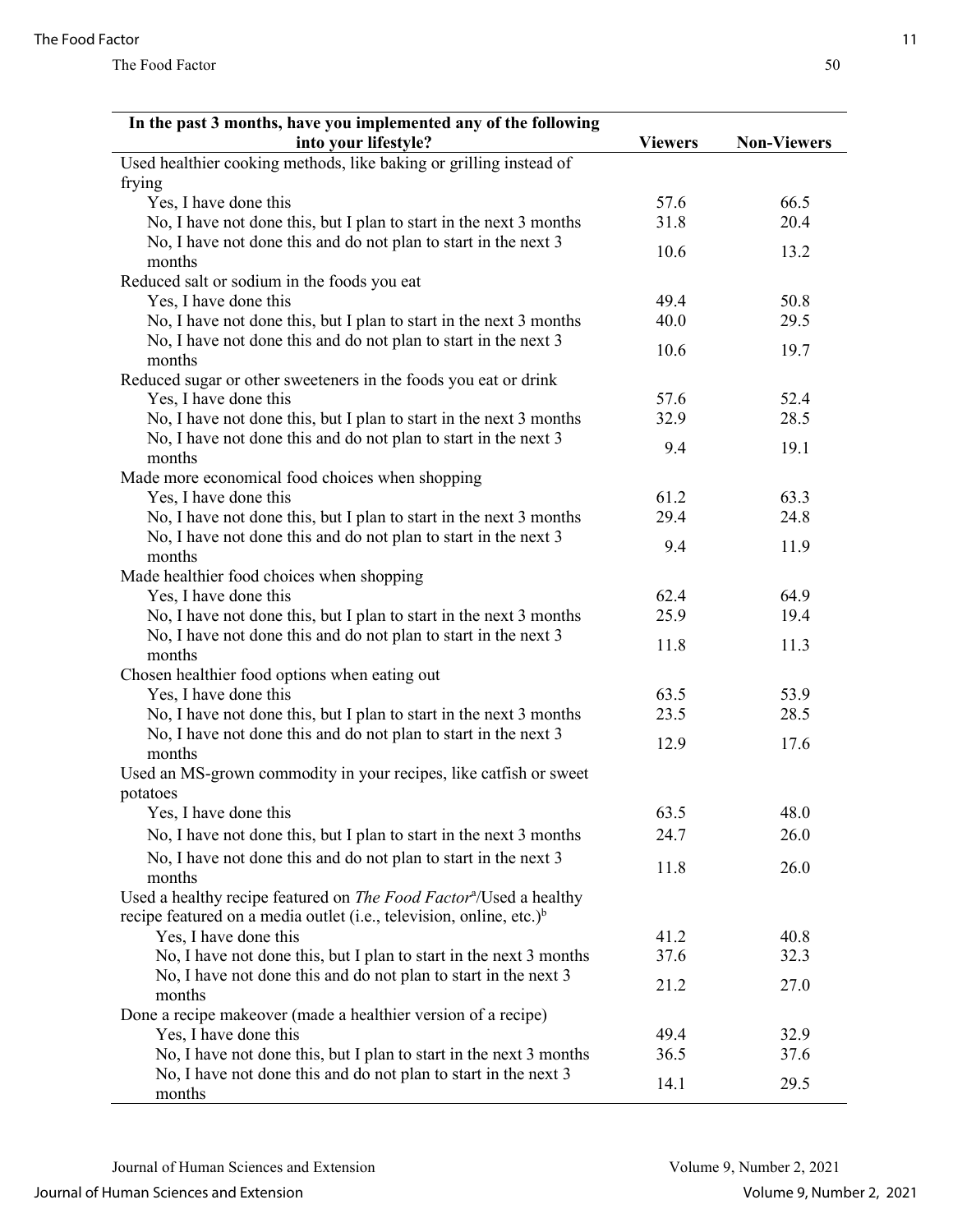| In the past 3 months, have you implemented any of the following                                                                                                       |                |                    |  |  |
|-----------------------------------------------------------------------------------------------------------------------------------------------------------------------|----------------|--------------------|--|--|
| into your lifestyle?                                                                                                                                                  | <b>Viewers</b> | <b>Non-Viewers</b> |  |  |
| Added a healthy food type or group into your cooking routine (i.e., a                                                                                                 |                |                    |  |  |
| superfood, etc.)                                                                                                                                                      |                |                    |  |  |
| Yes, I have done this                                                                                                                                                 | 60.0           | 46.1               |  |  |
| No, I have not done this, but I plan to start in the next 3 months                                                                                                    | 28.2           | 31.7               |  |  |
| No, I have not done this and do not plan to start in the next 3<br>months                                                                                             | 11.8           | 22.3               |  |  |
| Followed nutrition tips (i.e., how to read nutrition labels, etc.)                                                                                                    |                |                    |  |  |
| Yes, I have done this                                                                                                                                                 | 60.0           | 50.8               |  |  |
| No, I have not done this, but I plan to start in the next 3 months                                                                                                    | 32.9           | 28.8               |  |  |
| No, I have not done this and do not plan to start in the next 3<br>months                                                                                             | 7.1            | 20.4               |  |  |
| Used cooking tips recommended on <i>The Food Factor<sup>a</sup>/</i> Used cooking<br>tips recommended on a media outlet (i.e., television, online, etc.) <sup>b</sup> |                |                    |  |  |
| Yes, I have done this                                                                                                                                                 | 48.2           | 50.5               |  |  |
| No, I have not done this, but I plan to start in the next 3 months                                                                                                    | 34.1           | 23.5               |  |  |
| No, I have not done this and do not plan to start in the next 3<br>months                                                                                             | 17.6           | 26.0               |  |  |
| Used food preparation tips from The Food Factor <sup>a</sup> /Used food<br>preparation tips from a media outlet (i.e., television, online, etc.) <sup>b</sup>         |                |                    |  |  |
| Yes, I have done this                                                                                                                                                 | 38.8           | 45.8               |  |  |
| No, I have not done this, but I plan to start in the next 3 months                                                                                                    | 38.8           | 28.8               |  |  |
| No, I have not done this and do not plan to start in the next 3<br>months                                                                                             | 22.4           | 25.4               |  |  |
| Followed food safety advice (i.e., washing your hands, storing meat,                                                                                                  |                |                    |  |  |
| $etc.$ )                                                                                                                                                              |                |                    |  |  |
| Yes, I have done this                                                                                                                                                 | 65.9           | 78.7               |  |  |
| No, I have not done this, but I plan to start in the next 3 months                                                                                                    | 21.2           | 12.9               |  |  |
| No, I have not done this and do not plan to start in the next 3<br>months                                                                                             | 12.9           | 8.5                |  |  |

Note. <sup>a</sup>Wording used for viewers; <sup>b</sup>Wording used for non-viewer

#### **Describe the Relationship Between Viewing Frequency of Viewers' Behavioral Intentions and Behaviors**

The third objective was analyzed using Kendell's Tau to describe the relationship between viewing frequency and the behavioral intent composite score. No statistically significant relationship existed  $(r<sub>\tau</sub> = -.026, p = .783)$ .

#### **Conclusions**

#### **To Determine the Viewing Frequency for** *The Food Factor*

The majority of respondents were non-viewers*. The Food Factor* viewers' responses indicated they were not regular viewers. Respondents also identified seeing the show within the past two years instead of more recently, signifying a lack of continual viewership. Because most respondents had not seen the show and those who had were casual viewers, the show is unlikely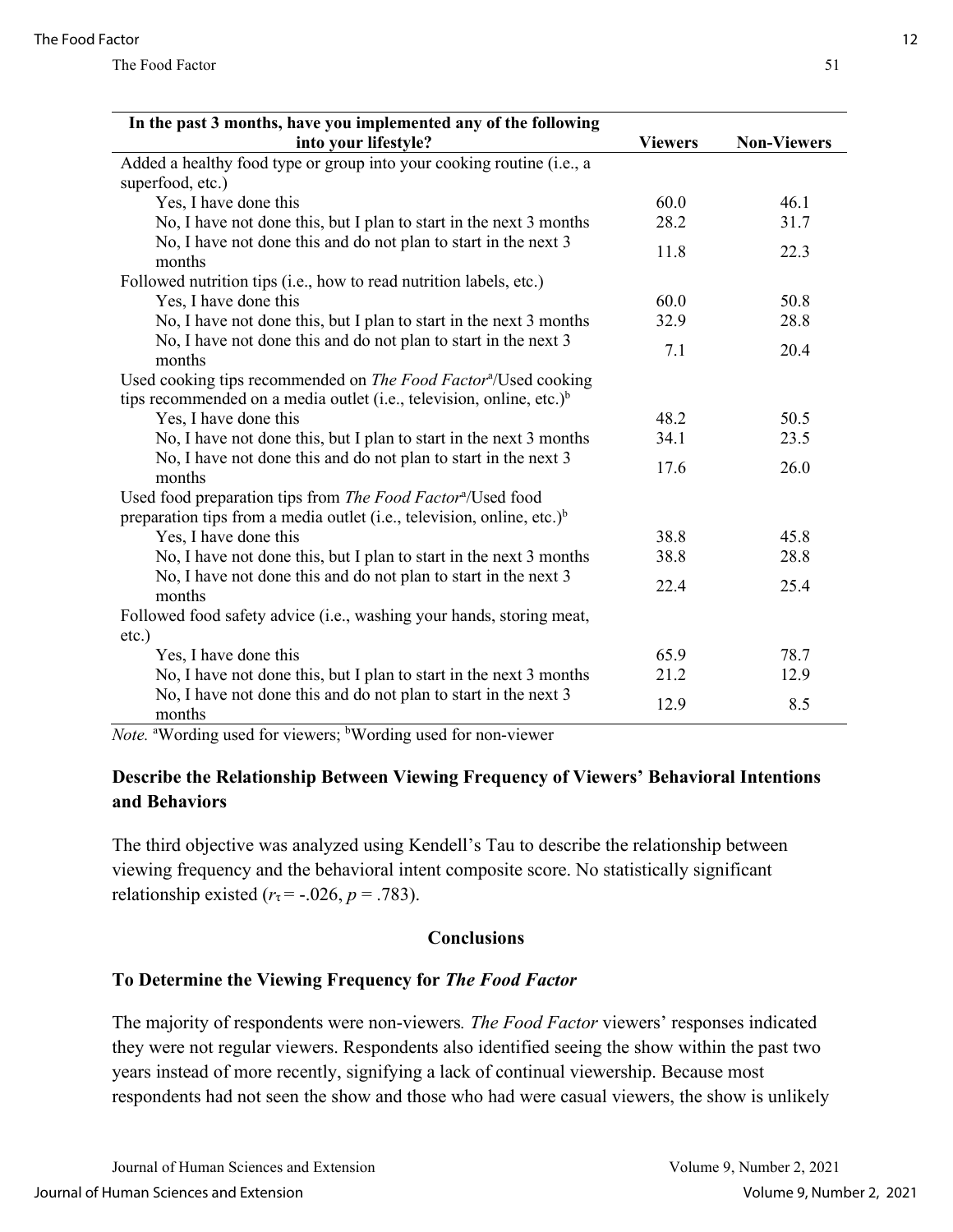to progress through the behavior change process. Knowledge is the first step (Kincaid et al., 1997) and cannot occur without exposure to information. The results of the next objective comparing viewers and non-viewers of the study might have been different had the majority of *The Food Factor* viewers been regular viewers.

## **To Describe and Compare Non-Viewers' and Viewers' Behavior and Behavioral Intent Related to** *The Food Factor* **Content**

Objective 2 compared viewers' and non-viewers' behavioral composite scores related to *The Food Factor* content. There was a statistically significant difference between viewers' and nonviewers' behavioral scores, but the effect size was small. The difference was only one more intended or engaged in behavior out of a list of 20 items.

In addition to currently engaged in behaviors, behavioral intent allows for fairly accurate predictions to be made about their likelihood to follow through with the behavior (Institute of Medicine, 2002; Kincaid et al., 1997; Sheppard et al., 1988). If non-viewers' and viewers' behavioral scores are similar, it indicates that viewing *The Food Factor* is making little impact on changing intent, thereby stalling opportunities for behavior change.

It is important to note that the behavioral composite scores were relatively high overall. Without baseline data, the study could not determine if *The Food Factor* was successful in behavior change with its audience over the past three years. Despite people's ability to accurately predict their likelihood of behavior change, behavioral intent is not the same as behavior change (Institute of Medicine, 2002; Sheppard et al., 1988). Since the study used self-reporting of behaviors, findings may be overinflated, as people may believe they intend to do the behaviors. However, the study did not actually capture their ability to follow through.

## **Describe the Relationship Between Viewing Frequency of Viewers' Behavioral Intentions and Behaviors**

There was no statistically significant correlation between viewing frequency and viewers' behavioral scores, indicating those who viewed less frequently did not have any more or less intent to complete the behaviors than someone who watched frequently. As previous research suggests, the more exposure someone is given to a brand, the more likely they are to engage in that brand's mission (Franzen & Moriarty, 2009; Keller, 1998b), which makes the lack of a relationship between viewership and behavioral intent unexpected based on prior literature.

This lack of difference in behavior score based on viewership is a cause for concern when it comes to justifying the program to Extension administrators. If Extension programs cannot show their impacts, especially in times of limited funding and shifting legislative priorities (Montgomery, 2016; Seranari et al., 2013; Struckmeyer et al., 2019), they could face termination. One explanation for the lack of correlation could be due to *The Food Factor* not executing its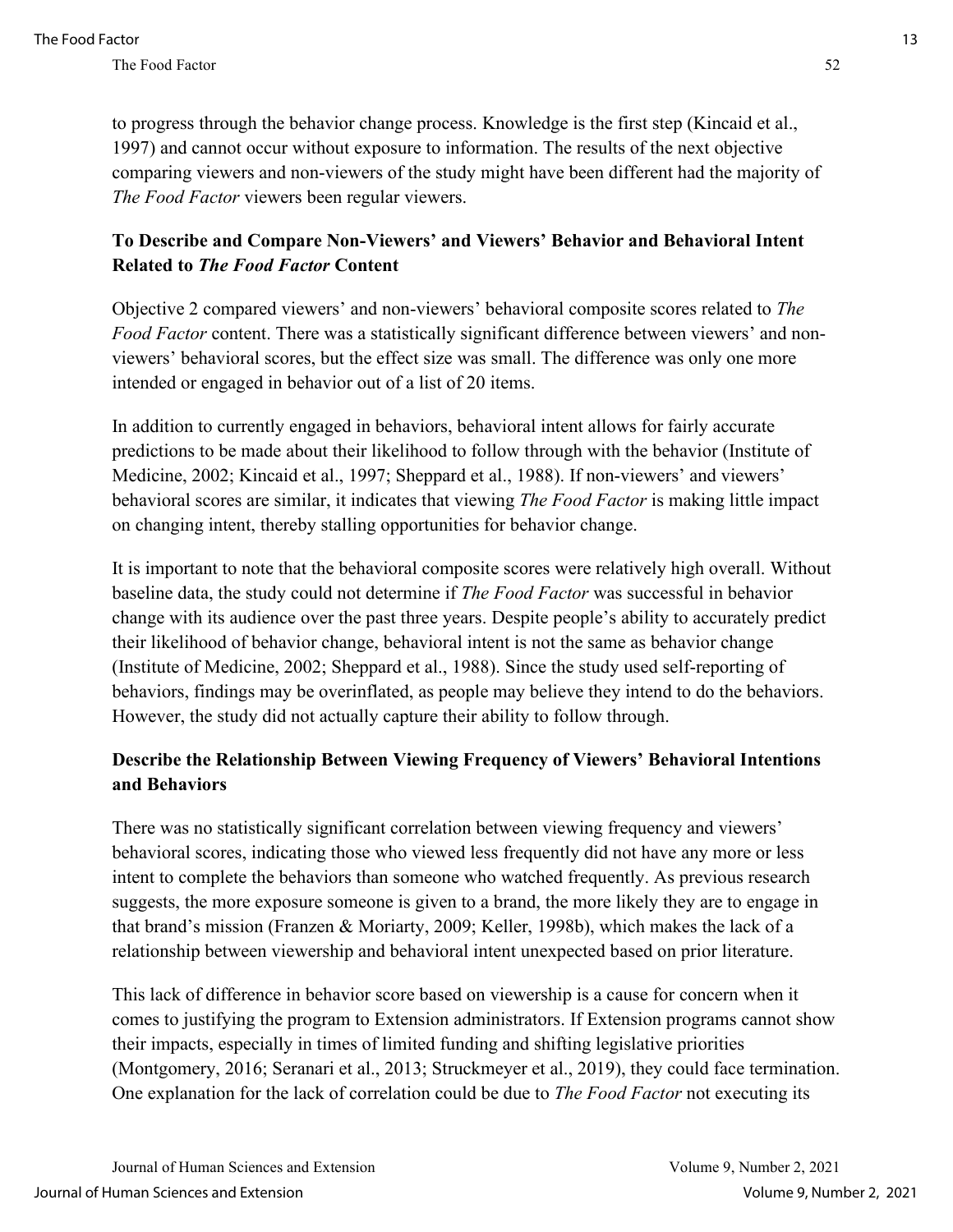branding as effectively as possible. The show was not being consistently branded, including having the introductions removed when it was shown on some news stations (K. Lewis, personal communication, 2016). This could disrupt awareness of the brand, which is disrupting the change process from intention to practice of the behavior change.

Another possible explanation is that the social marketing process is continuing despite issues with *The Food Factor* brand awareness, but confusion exists between awareness and the change itself. For example, *The Food Factor* encompasses a variety of topics and behavior changes from food safety practices to cooking tips to selecting healthy choices when eating at restaurants. Past research has shown that focusing on a limited number of behaviors increased success by simplifying things for the audience (Kotler & Lee, 2016). If the show limited the types of behaviors being promoted, that might increase the show's ability to effect change.

Additionally, *The Food Factor's* lack of change to behavior and behavioral intent could be due to the social marketing process having an unspecified audience and message (Kotler & Lee, 2016). For instance, *The Food Factor*'s target audience is urban Mississippians. It might experience better adoption rates of behavior change by more specifically targeting an audience. Then, branding could be more strategically used to reach that more specific audience.

As a result of this research, other evaluation work that indicated a lack of clear targeted behaviors and audience, and *The Food Factor* assessing the demographics of its Facebook followers, the show shifted its focus to women aged 35–65 as a more specific audience and moved from broadcast television to focusing on online-oriented content, including incorporation in MSU Extension's blog (K. Lewis, personal communication, 2020). The show has shortened its episodes and focused more on how-to content in its videos. Engagement in the show's content increased on Facebook during this transition. Because *The Food Factor* is about 90 seconds, it may be better suited for online delivery where shorter videos are the norm than television.

#### **Recommendations**

Despite lacking evidence of *The Food Factor* having a meaningful impact on behavior change, there are several recommendations for Extension, other practitioners, and those conducting future research. Evidence about mass media's role in Extension is limited (Boone et al., 2007; Fett et al., 1995; Telg et al., 2007), and more work beyond the present study is needed to fully understand the role mass media should or should not play in reaching audiences.

The first recommendation for mass media programs is to develop a social marketing plan if they intend to effect behavior change. A plan will allow internal stakeholders to reach agreement on the program's goals and audience. Without an integrated strategy to reach specified audiences with realistic goals, change is difficult (Kotler & Lee, 2016).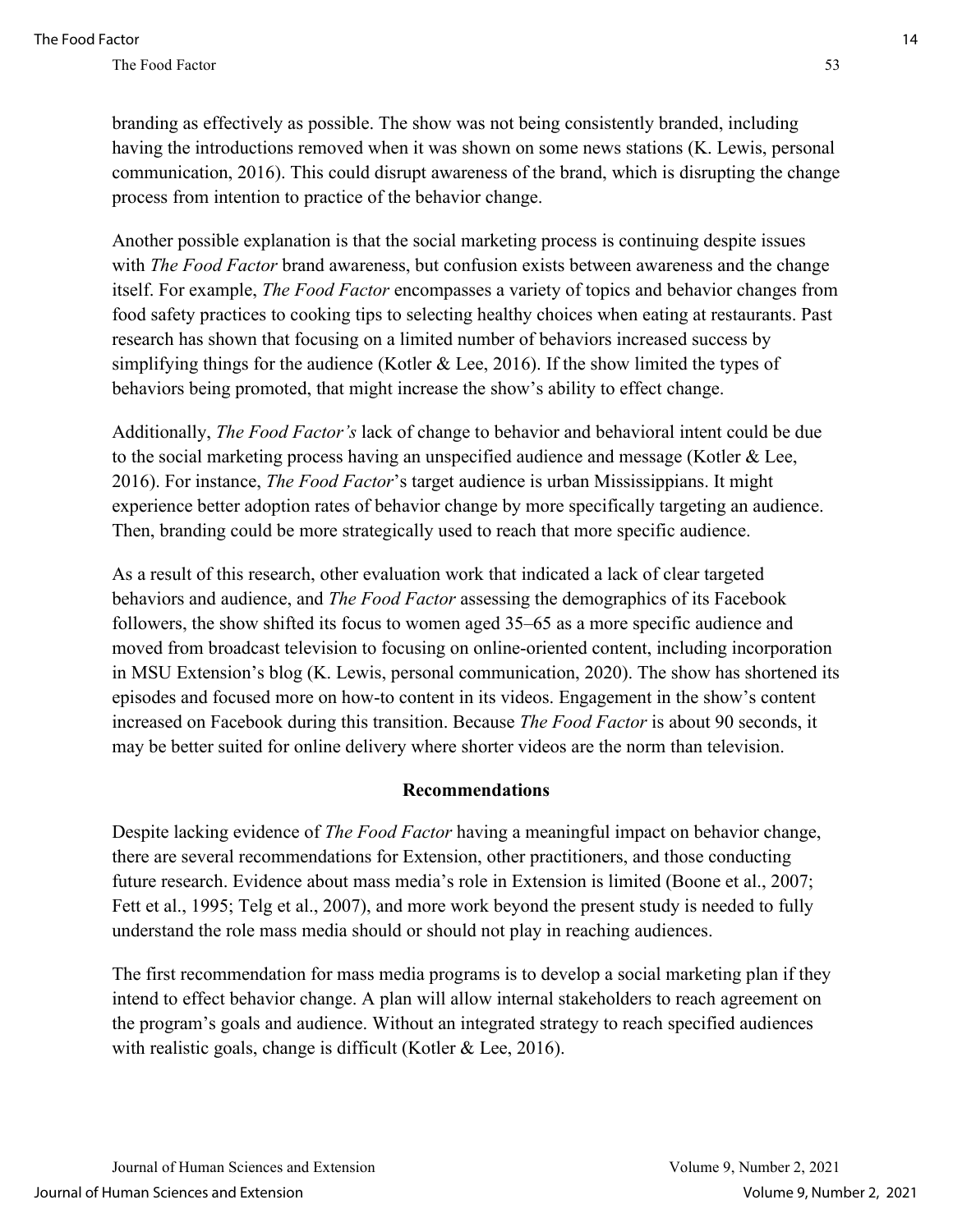The second recommendation to Extension and program administrators is to practice continuous, formative evaluations and give adequate time to see evidence of success. Programs that encompass social marketing efforts require more multiyear evaluation commitment starting from planning through program monitoring (Asbury et al., 2008). A lack of baseline data limited the interpretation of this research. As the first evaluation of *The Food Factor* in its three-year history at the time of data collection, the program's impact is currently unknown; however, evidence of program success is necessary (Gregory-North, 2015; Monaghan et al., 2013; Sanagorski, 2014).

One recommendation for future research is to continue exploring social marketing programs in Extension because of the dearth of existing literature (Warner et al., 2016). This becomes increasingly important as Extension is faced with budget cuts (Montgomery, 2016; Serenari et al., 2013; Struckmeyer et al., 2019), since social marketing has been thought to more efficiently direct Extension resources and budgets (Andreasen, 2002; Evans & Hastings, 2008; Skelly & Singletary, 2014). Research is needed on the efficacy of specific social marketing tactics.

Another area of future research is the use of branding within social marketing in relation to the behavior change process. The optimal use of branding in social marketing has yet to be identified; this has created a challenge for social marketers (Gordon et al., 2016). Understanding the strategic use of branding in social marketing programs, like *The Food Factor*, is important because they have the opportunity to promote change for both individual and societal good.

This study has limitations. Only one program was assessed in one state. More research is needed on Extension mass media programs in different states and across different communication channels (e.g., websites and radio) to understand the role of mass media in Extension programming and how that relates to the behavior of viewers. This was also a quantitative study, so there is a need for qualitative research assessing Extension mass media programming, particularly for why members of the target audience would be motivated to view such programs.

#### **References**

Aaker, D. A. (1996). *Building strong brands*. Simon & Schuster.

- Abrams, K., Meyers, C., Irani, T., & Baker, L. (2010). Branding the Land Grant University: Stakeholders' awareness and perceptions of the tripartite mission. *Journal of Extension, 48*(6).
- Abroms, L. C., & Maibach, E. W. (2008). The effectiveness of mass communication to change public behavior. *Annual Review of Public Health, 29*, 219–234. <https://doi.org/10.1146/annurev.publhealth.29.020907.090824>
- Alberts, C. A., Wirth, F. F., Gilmore, K., Jones, S., & McWaters, C. (2004). A case study on marketing the Florida Cooperative Extension Service case study scenario -- The Florida Cooperative Extension Service. *Journal of Extension, 42*(4).
- Andreasen, A. R. (1994). Social marketing: Its definition and domain. *Journal of Public Policy & Marketing, 13*(1), 108–114.<https://doi.org/10.1177/074391569401300109>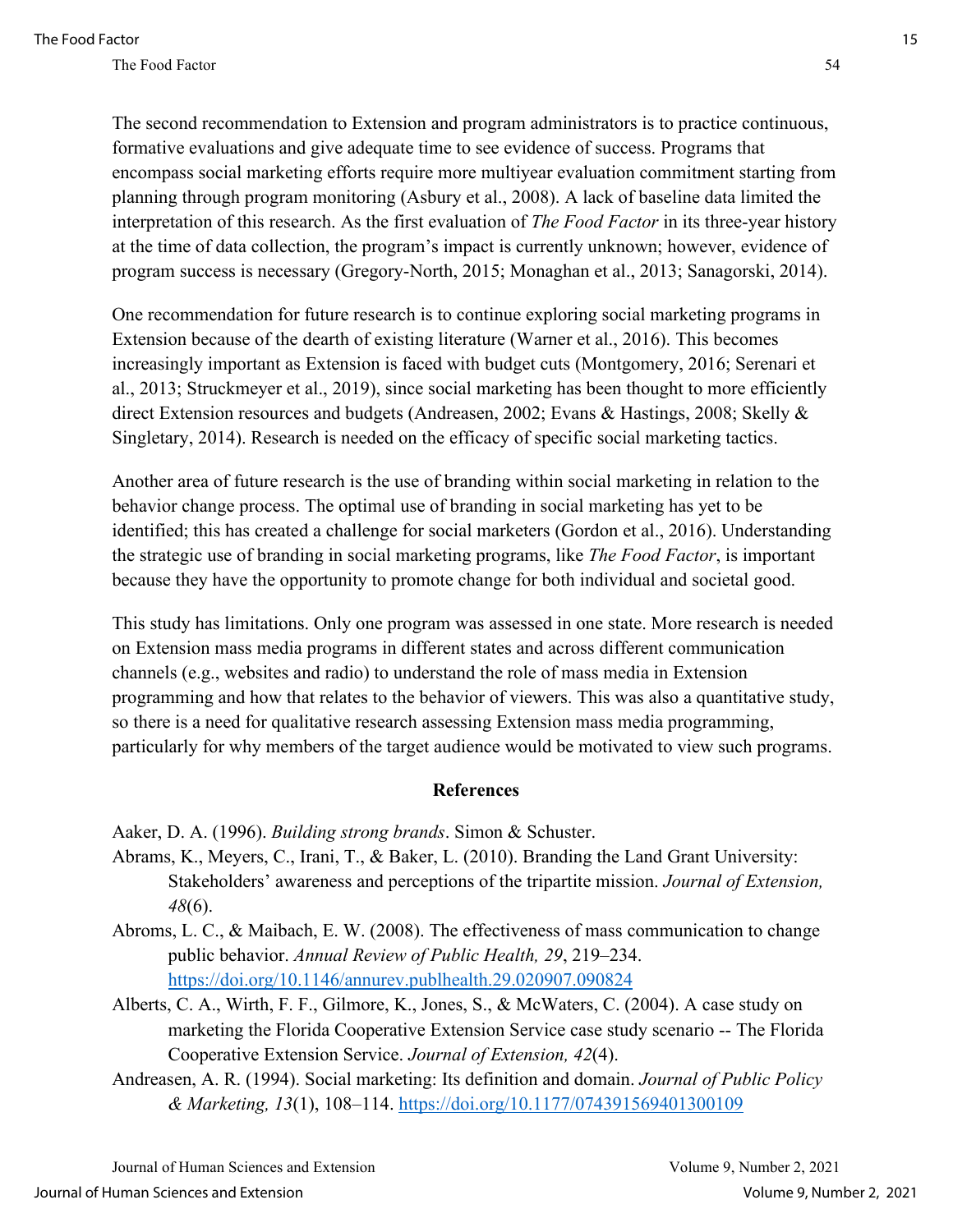- Andreasen, A. R. (2002). Marketing social marketing in the social change marketplace. *Journal of Public Policy and Marketing, 21*(1), 3–13.<https://doi.org/10.1509/jppm.21.1.3.17602>
- Argabright, K., McGuire, J., & King, J. (2012). Extension through a new lens: Creativity and innovation now and for the future. *Journal of Extension, 50*(2).
- Asbury, L. D., Wong, F. L., Price, S. M., & Nolin, M. J. (2008). The VERBTM Campaign. Applying a branding strategy in public health. *American Journal of Preventive Medicine, 34*(6 SUPPL.), 183–187.<https://doi.org/10.1016/j.amepre.2008.03.010>
- Axelrod, J. N. (1968). Attitude measures that predict purchase. *Journal of Advertising Research, 8*(1), 3–17.
- Bertrand, J. T., O'Reilly, K., Denison, J., Anhang, R., & Sweat, M. (2006). Systematic review of the effectiveness of mass communication programs to change HIV/AIDS-related behaviors in developing countries. *Health Education Research, 21*(4), 567–597. <https://doi.org/10.1093/her/cyl036>
- Boone, K., Sleichter, L., Miller, R., & Breiner, S. (2007). Perceptions and preferences of Extension programming and sources among Extension users and non-users: 10 Kansas counties. *Journal of Extension, 45*(6).
- Brubaker, M., Settle, Q., Downey, L., & Hardman, A. (2017). The Food Factor: Perceptions of the brand. *Journal of Applied Communications, 101*(3). [https://doi.org/10.4148/1051-](https://doi.org/10.4148/1051-0834.1221) [0834.1221](https://doi.org/10.4148/1051-0834.1221)
- Center for American Progress. (2017). *Mississippi*. [https://talkpoverty.org/state-year](https://talkpoverty.org/state-year-report/mississippi-2015-report/)[report/mississippi-2015-report/](https://talkpoverty.org/state-year-report/mississippi-2015-report/)
- Chappell, V. G. (1990). Use creative platforms for better marketing communications. *Journal of Extension, 28*(4).
- Copernicus Marketing. (2010). *Extension brand research summary*.
- de Chernatony, L. (2006). *From brand vision to brand evaluation* (2nd ed.). Elsevier Ltd.
- DeBord, K. (2007). How integrated Extension programming helps market Cooperative Extension: The North Carolina recommendation. *Journal of Extension, 45*(5).
- Dillman, D., Smyth, J., & Christian, L. M. (2014). *Internet, phone, mail, and mixed-mode surveys: The tailored design method* (4<sup>th</sup> ed.). John Wiley and Sons.
- Evans, W. (Ed.). (2013). *Psychology of branding*. Nova Science Publishers.
- Evans, W., Christoffel, K. K., Necheles, J. W., & Becker, A. B. (2010). Social marketing as a childhood obesity prevention strategy. *Obesity, 18*(Suppl 1), S23–S26. <https://doi.org/10.1038/oby.2009.428>
- Evans, W., & Hastings, G. (Eds.). (2008). *Public health branding: Applying marketing for social change*. Oxford University Press.
- Evans, W., Wallace, J., & Snider, J. (2015). The 5-4-3-2-1 go! Brand to promote nutrition and physical activity: a case of positive behavior change but negative change in beliefs. *Journal of Health Communication, 20*(5), 512–520. <https://doi.org/10.1080/10810730.2014.989344>
- Felter, L. (2012). *Extension brand value: Lessons learned from the Copernicus study*.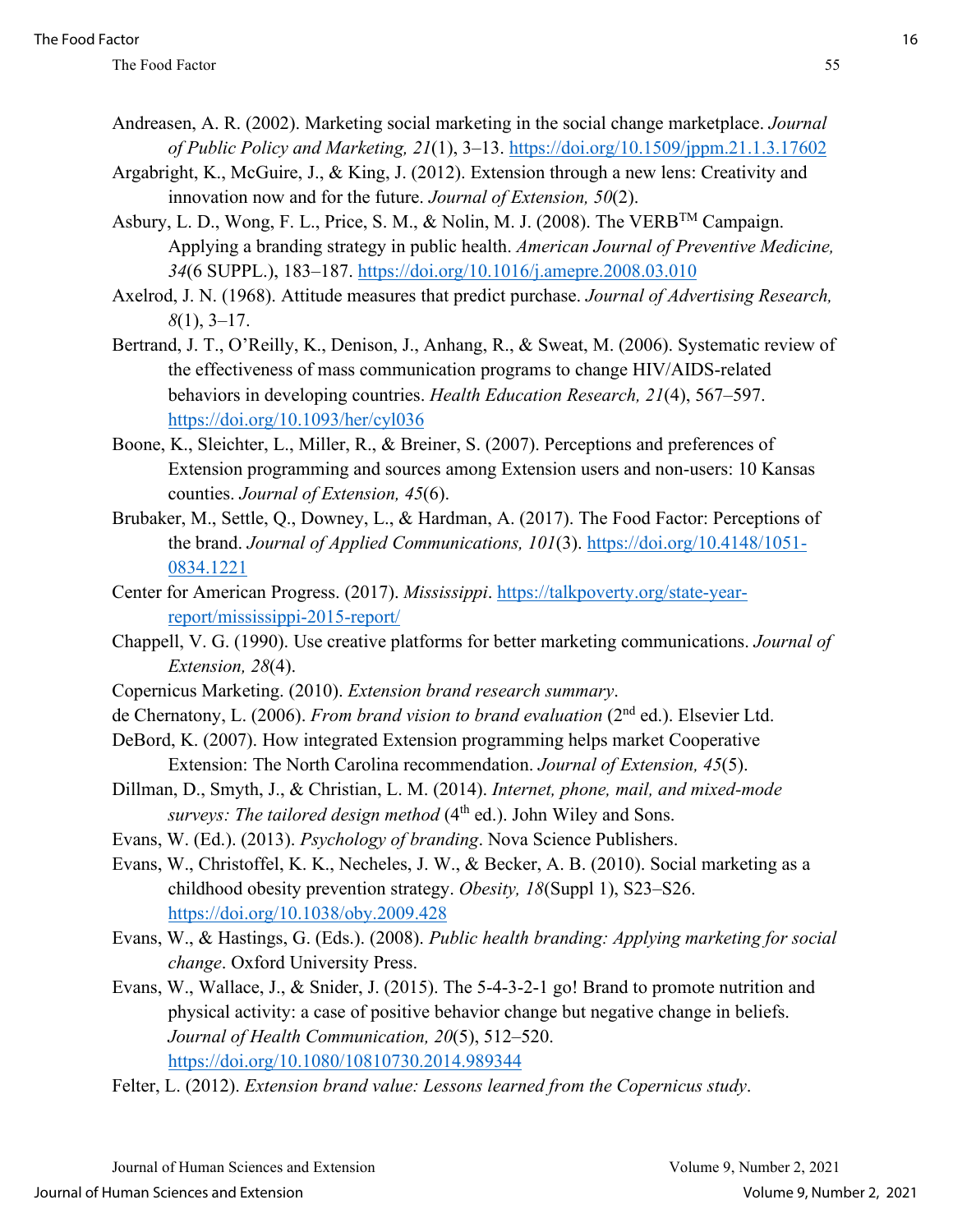- Fett, J., Shinners-Gray, T., Duffy, K., & Doyle, C. (1995). Evaluation of a county Extension office's use of mass media: A user perspective. *Journal of Applied Communications, 79*(1), 35–45.<https://doi.org/10.4148/1051-0834.1366>
- Field, A. (2013). *Discovering statistics using IBM SPSS statistics* (4<sup>th</sup> ed.). Sage.
- Franzen, G., & Moriarty, S. (2009). *The science and art of branding*. M. E. Sharp.
- Gordon, R., Zainuddin, N., & Magee, C. (2016). Unlocking the potential of branding in social marketing services: Utilising brand personality and brand personality appeal. *Journal of Services Marketing, 30*(1), 48–62.<https://doi.org/10.1108/JSM-02-2015-0105>
- Gregory-North, E. (2015). *Social marking: "Selling" education to your clients*. Mississippi State University Extension Service.
- Haley, R. I., & Case, P. B. (1979). Testing thirteen attitude scales for agreement and brand discrimination. *Journal of Marketing, 43*(4), 20–32.<https://doi.org/10.2307/1250267>
- Holden, S. (1993). Understanding brand awareness: Let me give you a C(l)ue! *Advances in Consumer Research, 20*, 383–388.<https://www.acrwebsite.org/volumes/7479>
- Institute of Medicine. (2002). *Speaking of health: Assessing health communication strategies for diverse populations*. The National Academies Press.<https://doi.org/10.17226/10018>
- Keller, K. L. (1998a). Branding perspectives on social marketing. In J. W. Alba & J. W. Hutchinson (Eds.), *Advances in Consumer Research* (Vol. 25, pp. 299–302). Association for Consumer Research.<https://www.acrwebsite.org/volumes/7887>
- Keller, K. L. (1998b). *Strategic brand management: Building, measuring, and managing brand equity*. Prentice-Hall.
- Kim, D. K., & Kim, M. (2016). Influence of brand awareness and brand attitude on purchase. *Journal of Marketing Thought, 3*(1), 16–26.<https://doi.org/10.15577/jmt.2016.03.01.3>
- Kimpakorn, N., & Tocquer, G. (2010). Service brand equity and employee brand commitment. *Journal of Services Marketing, 24*(5), 378–388. <https://doi.org/10.1108/08876041011060486>
- Kincaid, D. L., Rimon, J. G., II, Rinehart, W., Samson, K., & Rogers, E. M. (1997). *Health Communication: Lessons from family planning and reproductive health*. Praeger Publishers.
- Kotler, P., & Lee, N. (2016). *Social marketing: Changing behaviors for good* (5<sup>th</sup> ed.). Sage.
- Lefebvre, R. C. (2013). An integrative model for social marketing. *Journal of Social Marketing, 1*(1), 54–72.<https://doi.org/10.1108/20426761111104437>
- Leonard, S., & Morey, Y. (1996). *Spotlight on social marketing #6: Branding in social marketing*. Bristol Social Marketing Centre. [https://www2.uwe.ac.uk/faculties/BBS/BUS/Research/BSMC/Spotlight\\_6.pdf](https://www2.uwe.ac.uk/faculties/BBS/BUS/Research/BSMC/Spotlight_6.pdf)
- Maddy, D. J., & Kealy, L. (1998). Integrating a marketing mindset: Building Extension's future in the information marketplace. *Journal of Extension, 36*(4).
- Marshall-Chester, A. (1990). *Effects of social marketing as a medium for nutrition education for limited-resource Alabamians* (Unpublished doctoral dissertation). Auburn University, Auburn, AL.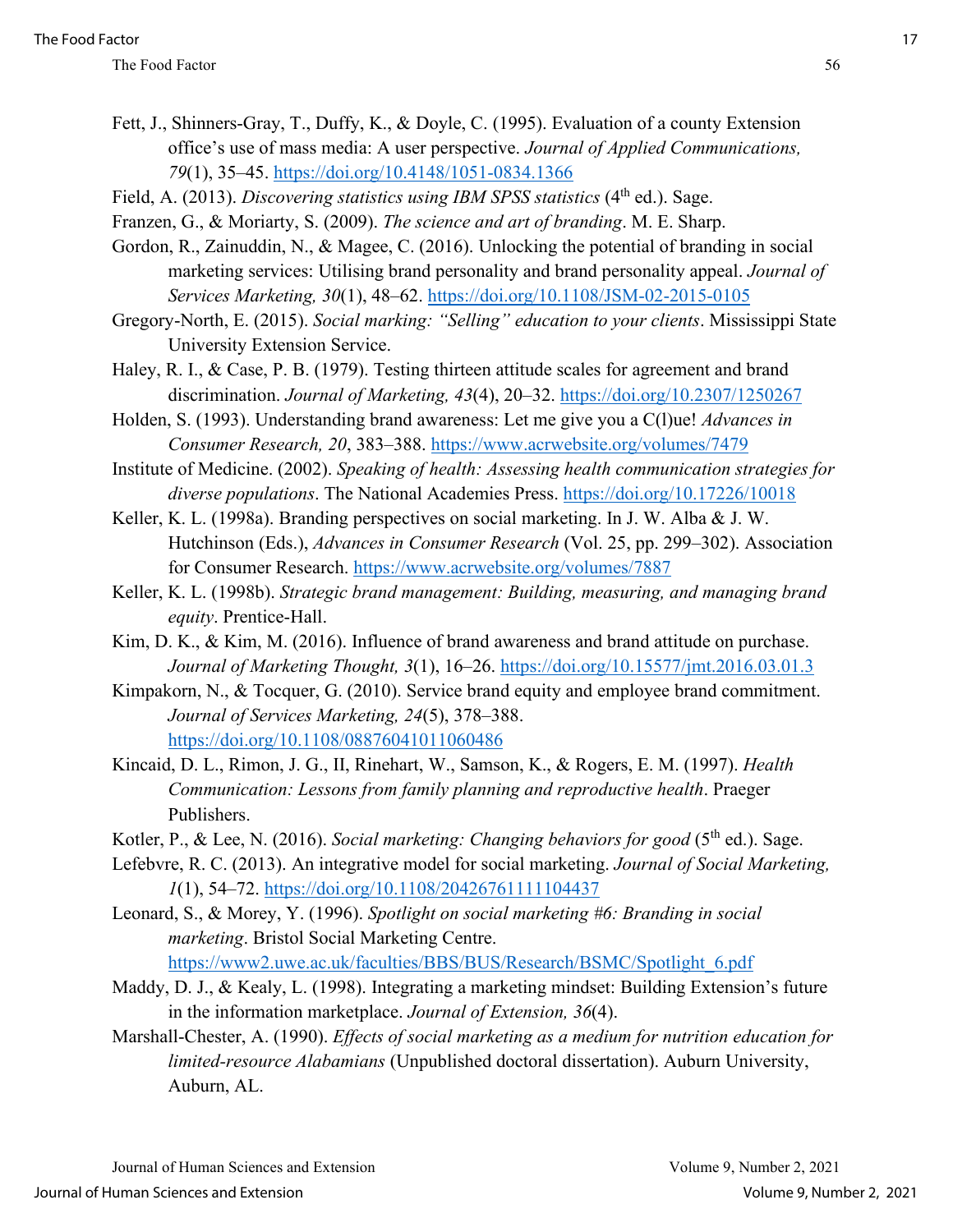- Martin, E., & Warner, L. (2016). Using commitment as a tool to promote behavior change in Extension programming. *Journal of Extension, 53*(4).
- McDermott, L., Stead, M., & Hastings, G. (2005). What is and what is not social marketing: The challenge of reviewing the evidence. *Journal of Marketing Management, 21*(5–6), 545– 553.<https://doi.org/10.1362/0267257054307408>
- Mississippi State University Extension Service. (2016a). *MissState Extension*. <https://www.youtube.com/user/MissStateExtension/about>
- Mississippi State University Extension Service. (2016b). *The Food Factor*. <http://extension.msstate.edu/shows/the-food-factor>
- Mississippi State University Extension Service & Office of Agricultural Communications. (2015). *Mississippi State University Extension branding and identity guide*.
- Monaghan, P., Ott, E., & Wilber, W. (2013). Defining audience segments for Extension programming using reported water conservation practices as a case study: Audience segments for urban water conservation programs. *Journal of Extension, 51*(6).
- Montgomery, A. (2016). State leaders propose budget cuts, layoffs possible. *Starkville Daily News*.<http://www.starkvilledailynews.com/>
- Nazari, M. R., Bin, S., & Hassan, H. (2011). The role of television in the enhancement of farmers' agricultural knowledge. *Journal of Agricultural Research, 6*(4), 931–936. <https://doi.org/10.5897/AJAR10.1154>
- Nedungadi, P., & Hutchinson, W. (1985). The prototypicality of brands: Relationships with brand awareness, preference, and usage. In E. C. Hirschman & M. B. Holbrook (Eds.), *Advances in Consumer Research, 12*(1), 498–503. Association for Consumer Research. <https://www.acrwebsite.org/volumes/6441/volumes/v12/NA-12>
- Noar, S. M. (2006). A 10-year retrospective of research in health mass media campaigns: Where do we go from here? *Journal of Health Communication, 11*(1), 21–42. <https://doi.org/10.1080/10810730500461059>
- Oh, H. (2000). The effect of brand class, brand awareness, and price on customer value and behavioral intentions. *Journal of Hospitality & Tourism Research, 24*(2), 136–162. <https://doi.org/10.1177/109634800002400202>
- Randolph, W., & Viswanath, K. (2004). Lessons learned from public health mass media campaigns: Marketing health in a crowded media world. *Annual Review of Public Health, 25*(1), 419–437.<https://doi.org/10.1146/annurev.publhealth.25.101802.123046>
- Sanagorski, L. (2014). Using prompts in Extension: A social marketing strategy for encouraging behavior change. *Journal of Extension, 52*(2).
- Serenari, C., Peterson, M. N., Bardon, R. E., & Brown, R. D. (2013). The impacts of the Great Recession on state natural resource Extension programs. *Journal of Extension, 51*(4).
- Settle, Q., Baker, L. M., & Stebner, S. (2016). Managing Extension's internal brand: Employees' perceptions of the functions and descriptors of Extension. *Journal of Applied Communications, 100*(2), 43–56.<https://doi.org/10.4148/1051-0834.1029>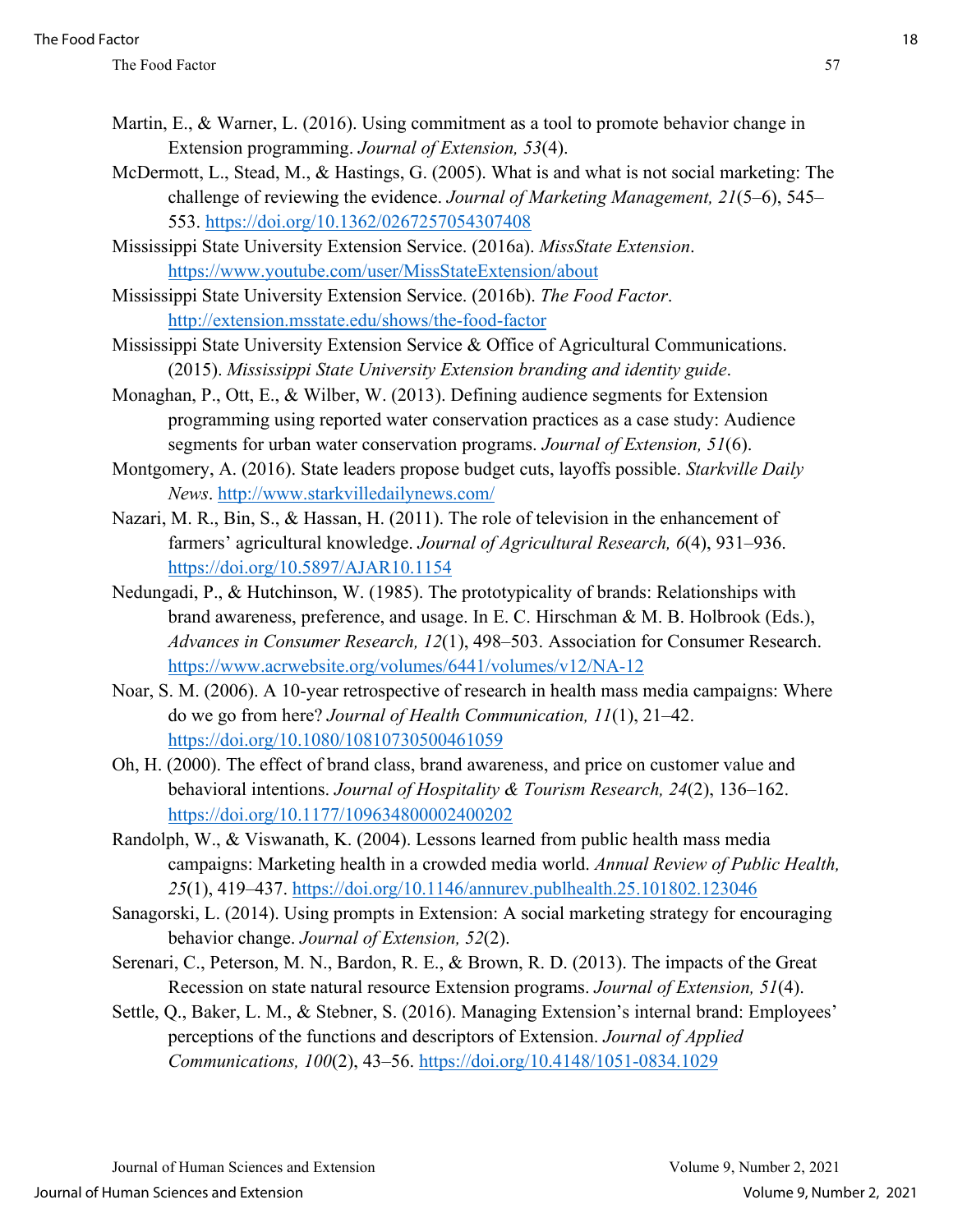- Settle, Q., Brubaker, M., Hardman, A., & Downey, L. (2019). Mississippi residents' perceptions of Extension. *Journal of Extension, 57*(5).
- Settle, Q., Rumble, J. N., McCarty, K., & Ruth, T. K. (2017). Public knowledge and trust of agricultural and natural resources organizations. *Journal of Applied Communications, 101*(2), 86–98.<https://doi.org/10.4148/1051-0834.1007>
- Sheppard, B. H., Hartwick, J., & Warshaw, P. R. (1988). The theory of reasoned action: A metaanalysis of past research with recommendations for modifications and future research. *Journal of Consumer Research, 15*(3), 325–343.<https://doi.org/10.1086/209170>
- Skelly, J. (2005). Social marketing: Meeting the outreach challenges of today. *Journal of Extension, 43*(1).
- Skelly, J., & Singletary, L. (2014). Probing needs assessment data in depth to target programs more effectively. *Journal of Extension, 52*(2).
- Smith, B. (1999). Marketing with no budget. *Social Marketing Quarterly, 5*(2), 6–11. <https://doi.org/10.1080/15245004.1999.9961041>
- Social Marketing Quarterly. (2016). *Learn*. http://www.socialmarketingquarterly.com/learn/
- Spotswood, F. (2010). *Spotlight on social marketing #1: The evolving definitions of social marketing*. Bristol Social Marketing Centre. [https://www2.uwe.ac.uk/faculties/BBS/BUS/Research/BSMC/Spotlight\\_1.pdf](https://www2.uwe.ac.uk/faculties/BBS/BUS/Research/BSMC/Spotlight_1.pdf)
- Struckmeyer, K. M., Roberts., E., Gordon, S. R., Raczkoski, B. M., & Singh, C. (2019). Barriers to and strategies for engaging Extension educators in family caregiver education. *Journal of Extension, 57*(6).
- Telg, R., Irani, T., Hurst, A. M., & Kistler, M. (2007). Local marketing and promotional efforts of Florida. *Journal of Extension, 45*(2).
- United States Census Bureau. (2015). *Quickfacts Mississippi*. <https://www.census.gov/quickfacts/MS>
- Warner, L. A., Stubbs, E., Murphrey, T. P., & Huynh, P. (2016). Identification of the competencies needed to apply social marketing to Extension programming: Results of a Delphi study. *Journal of Agricultural Education, 57*(2), 14–32. <https://doi.org/10.5032/jae.2016.02014>
- Wood, M. (2015). Social marketing for social change. *Social Marketing Quarterly, 22*(October), 1–12.<http://smq.sagepub.com/>
- Woodson, D., Lindner, J., & Lawver, D. (2008). Urban Extension clientele competencies by mass media delivery strategy. *Journal of Extension, 46*(2).

*McKayla Brubaker Nichols* is the marketing communications coordinator for Great Plains Ag, a division of Great Plains Mfg., Inc. She obtained her master's degree from Mississippi State University's School of Human Sciences and her bachelor's degree from Kansas State University in agricultural communications.

*Quisto Settle* is an assistant professor in the Department of Agricultural Education, Communications, and Leadership at Oklahoma State University.